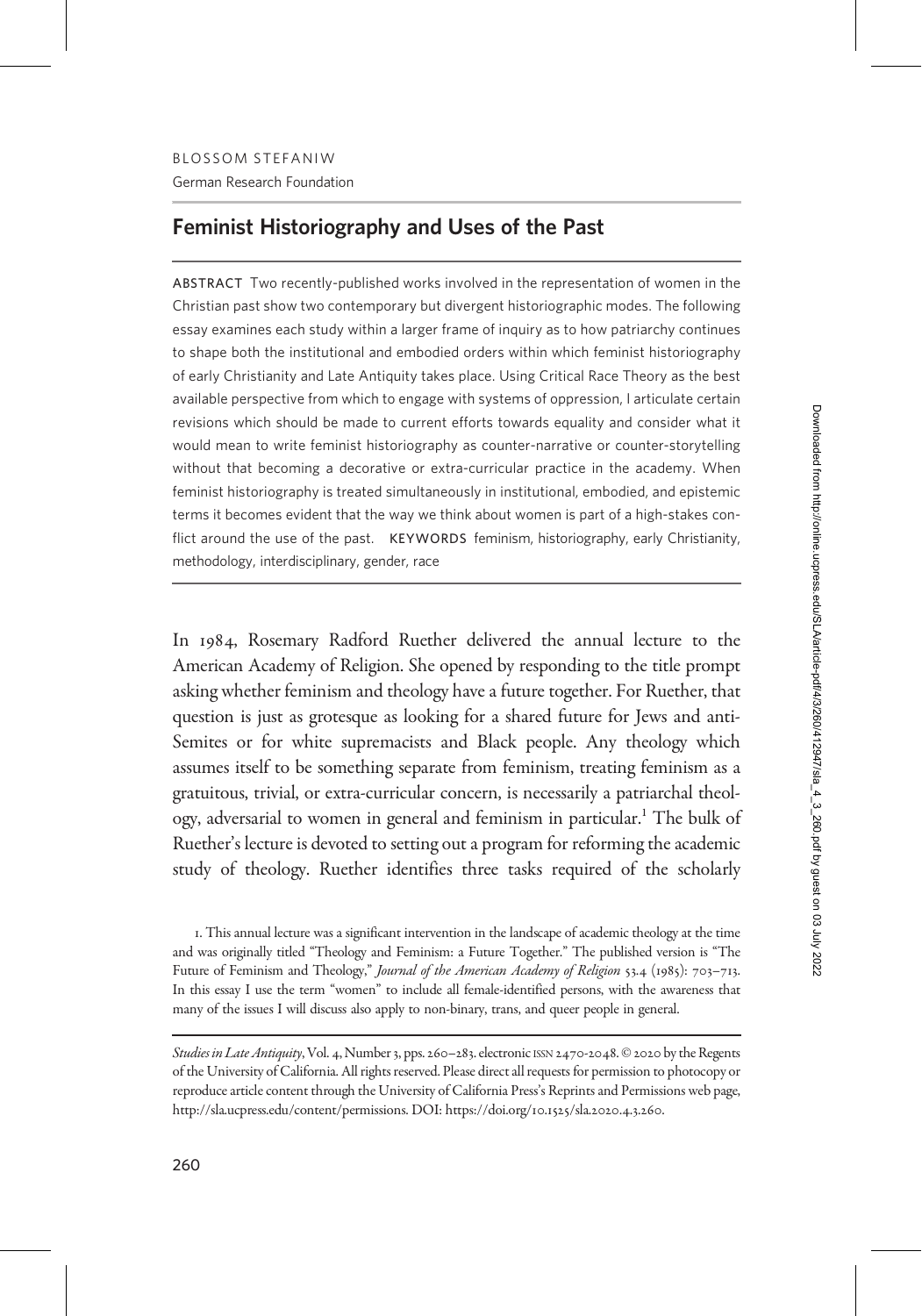community. To integrate feminism with theology and stop doing patriarchal theology, scholars must execute  $(i)$  a critique of androcentrism;  $(i)$  the retrieval of alternate woman-centered traditions; and  $(3)$  a revision of theological norms and methods so as to define and develop a non-patriarchal and truly feminist theology.2 The lecture ends on the following note:

The future of feminist theology is hopeful, but it is not assured in our generation. What is assured is that its questions cannot be finally repressed, because the humanity of women cannot finally be repressed. Thus the questions of feminist theology may be marginalized and silenced for a season, only to be recalled and remembered again, until the tradition itself submits to being questioned and transformed into a new creation, no longer patriarchal, but truly a human and humanizing theology.<sup>3</sup>

 years later, this optimistic outlook has a bitter quaintness. The generation to which Ruether refers has indeed passed. Contemporary discourse on women in the academy has shifted from the legitimacy of feminist theology to confrontation with much darker realities of academic patriarchy: the ongoing and unresolved institutionalization of assault, harassment, exclusion, and discrimination.<sup>4</sup> While there are now more women involved in the study of early Christianity, patriarchal theology continues apace. Theological institutions which overtly restrict the rights and personhood of women and queer folk are still legal. Their representatives and presses continue to be welcomed into key academic institutions in the field.<sup>5</sup> While more and more scholars

- 2. Ruether, "Future of Feminism," 703.
- 3. Ruether, "Future of Feminism," 713.

4. Carol Anderson (White Rage: The Unspoken Truth of Our Racial Divide [New York: Bloomsbury, ]) documents this non-coincidental pattern of moments of apparent progress being followed by exacerbated projects of exclusion including both physical violence but also legal and procedural attempts to resolve a perceived disruption of a proper balance of power. On this principle, it would appear that the darkening shift I have named above is consistent with observable patterns of reaction to even the most superficial concessions of inclusion in, in this case, academic spaces marked as male. For documentation of ongoing misogynistic practices in the academy in general, with a focus on theology and religious studies, see Kelly J. Baker, Sexism Ed: Essays on Gender and Labor in Academia (Chapel Hill, NC: Raven Books, 2018). Baker draws statistics on the citation gap, for example, from Kieran Healy, "Gender Divides in Philosophy and Other Disciplines," Crooked Timber (blog), February 4, 2011, https://crookedtimber.org/2011/02/04[/gender-divides-in-philosophy-and-other-disciplines/.;](https://crookedtimber.org/2011/02/04/gender-divides-in-philosophy-and-other-disciplines/) Daniel Maliniak, Ryan Powers, and Barbara F. Walter, "The Gender Citation Gap in International Relations," Internal Organization 67:4 (August 28, 2013); B.F. Walter, "How to Reduce the Gender Gap in One (Relatively) Easy Step," Washington Post, October 1, 2013.

. For theological institutions actively promoting patriarchy and the impact of such policies on women in academia, see for example Sarah Jones's article on the Southwestern Baptist Theological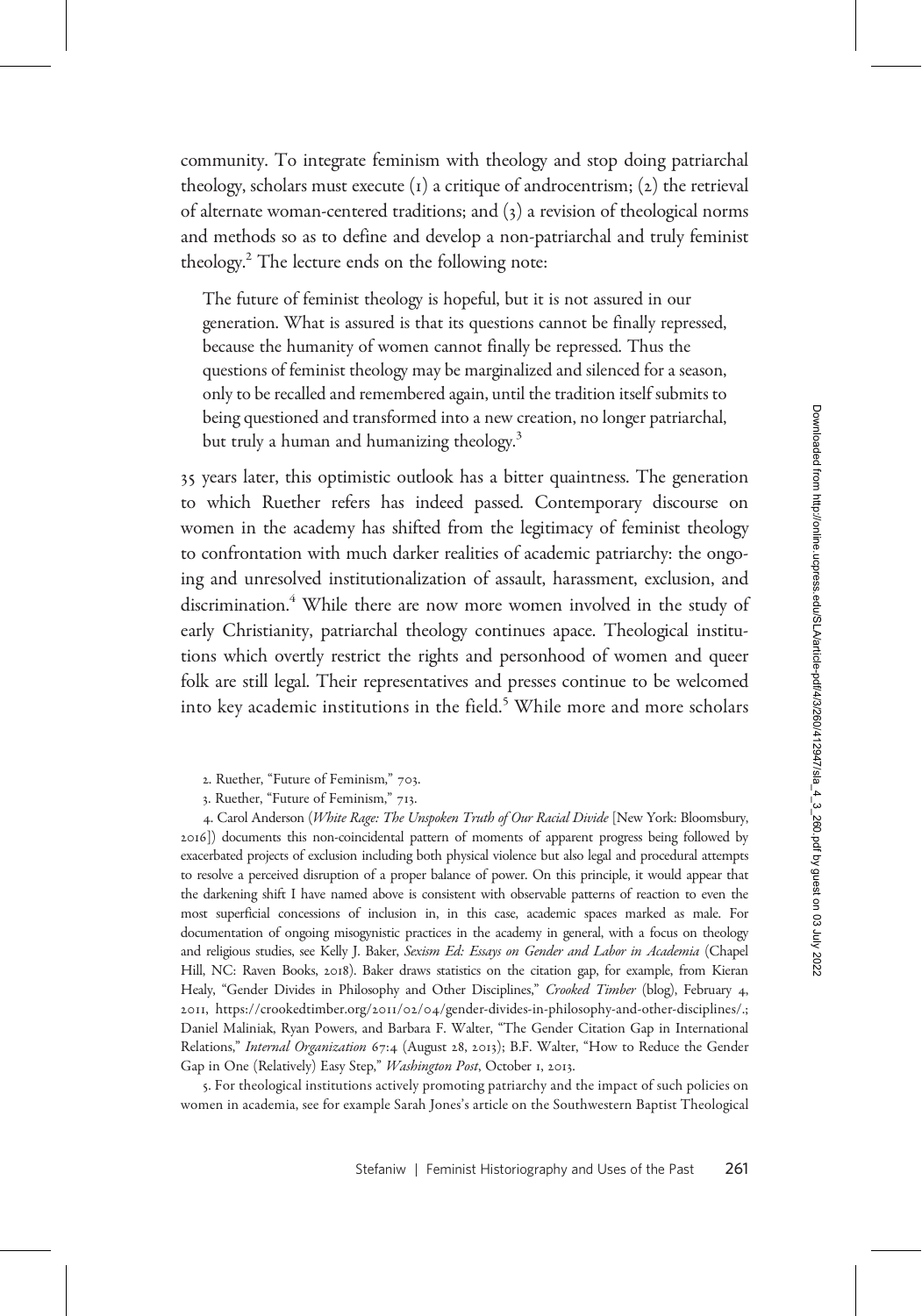actively strive for parity in their citation, invitation, hiring, and collaboration practices, nothing remotely close to gender parity has been achieved in the study of Late Antiquity, with theology and religious studies in a particularly egregious state.<sup>6</sup> While the field has a much larger array of methods at its disposal and is now significantly more theoretically informed than when Ruether spoke in 1984, resources from critical theory (including feminist theory) have only been integrated by part of the field. Rather than an overall reform of theology, disciplines concerned with late ancient religion, including theology, religious studies, and early Christian studies, have split and currently exist in alternate if often colliding academic universes.<sup>7</sup> Not insignificantly, diverging methodological customs or theoretical allegiances correlate with diverging levels of collusion with patriarchy and commitment to the intellectual habits and academic customs entailed by it. Here we see the complex interactions of embodied, institutional, and epistemic orders.

In surveying this landscape and noting the numerous efforts towards equality which have been undertaken in the academy since then, it is remarkable that the public discourse on women in the academy has shifted not into the sunny uplands indicated by Ruether's closing comment, but into a much more sinister register. What is at stake is no longer just the still-outstanding respect for and inclusion of feminist approaches, but the basic physical, economic, and professional survival of academic women.8 This is all the more astonishing given that discussions of

Seminary in the New Republic: [https://newrepublic.com/article/](https://newrepublic.com/article/148609/religious-rights-metoo-reckoning-coming)/religious-rights-metoo[reckoning-coming](https://newrepublic.com/article/148609/religious-rights-metoo-reckoning-coming) (accessed 26 May 2020). On the ongoing involvement of major scholarly societies with explicitly homophobic and misogynistic institutions, see for example the discussion chronicled by Matthew Neujahr here: [https://betterbs.wordpress.com/](https://betterbs.wordpress.com/2017/04/06/thoughts-on-academic-freedom-from-the-new-england-regional-sbl-2017/?fbclid=IwAR2qbCgNkXND0d3Qzc9g2mQMlSHWmirSfBE2JAobxqot-clnydPABnjZesY)2017/04/06/thoughts-on-academic[freedom-from-the-new-england-regional-sbl-](https://betterbs.wordpress.com/2017/04/06/thoughts-on-academic-freedom-from-the-new-england-regional-sbl-2017/?fbclid=IwAR2qbCgNkXND0d3Qzc9g2mQMlSHWmirSfBE2JAobxqot-clnydPABnjZesY)2017/?fbclid=IwAR2qbCgNkXNDod3Qzc9g2mQMlSH WmirSfBE2[JAobxqot-clnydPABnjZesY](https://betterbs.wordpress.com/2017/04/06/thoughts-on-academic-freedom-from-the-new-england-regional-sbl-2017/?fbclid=IwAR2qbCgNkXND0d3Qzc9g2mQMlSHWmirSfBE2JAobxqot-clnydPABnjZesY) (accessed 26 May 2020).

<sup>.</sup> For a report on gender discrimination in TRS (theology and religious studies) in the UK, see M. Guest, S. Sharma, and R. Song, Gender and Career Progression in Theology and Religious Studies (Durham, UK: Durham University, 2013), who note that harassment and discrimination effectively exclude women from proceeding up the academic ranks in representative numbers beyond the PhD or post-doctoral level.

<sup>.</sup> For an overview of various methodological commitments, see the forum organized by Heidi Marx and Ellen Muehlberger, "Late Antiquity and the New Humanities: an Open Forum" Marginalia, September 16, 2015, [http://marginalia.lareviewofbooks.org/late-antiquity-and-the-new-humanities-an](http://marginalia.lareviewofbooks.org/late-antiquity-and-the-new-humanities-an-open-forum/)[open-forum/](http://marginalia.lareviewofbooks.org/late-antiquity-and-the-new-humanities-an-open-forum/) (accessed 26 May 2020).

<sup>.</sup> For an example of decades-long systems of physical assault and harassment, see Elaine Pagels' autobiographical account in Why Religion? (New York: Harper Collins, 2018), 24-26, discussed further below.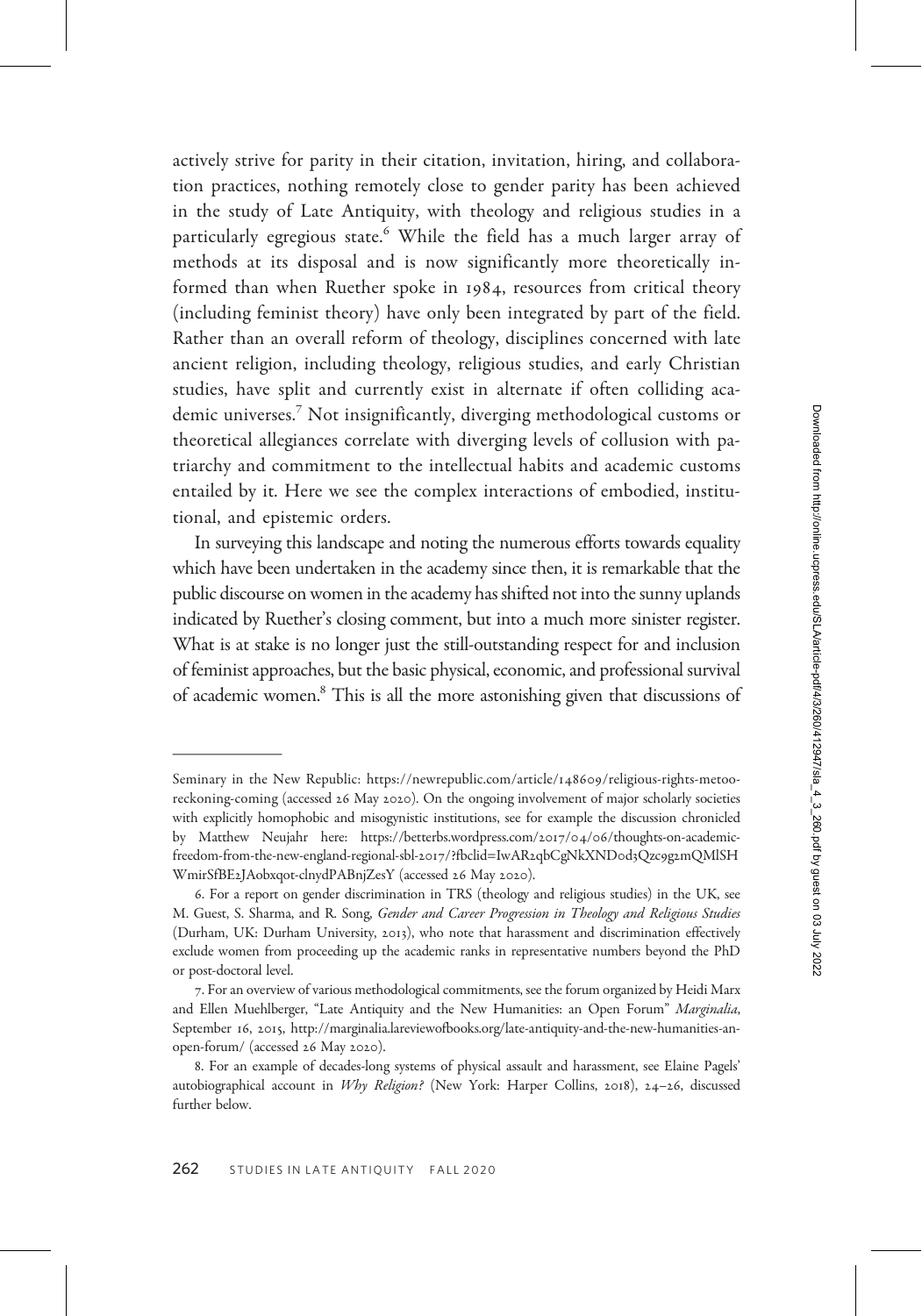sexism and gender discrimination participate in a narrative of progress according to which those raising issues of misogyny in the academy are often exhorted to temper their outrage in the face of reminders that it used to be much worse. This claim may or may not be counterfactual: I have no way of measuring the net horror experienced by women and queer folk, as well as people of color who are also negatively impacted by patriarchy, in the academy at regular two-decade intervals. It is not insignificant that the archive does not readily admit of this type of research. What is certainly the case is that this system of oppression operates in parallel with other systems of oppression, especially racism: the call to appreciate the progress that has already been made, or to remain modest, tame, and grateful in one's demands for change are reminiscent of mainstream responses to the civil rights movement.<sup>9</sup> That being the case, and given the current eruption of conflict around the basic civil rights of Black people in the face of ongoing police brutality, it is appropriate to draw on insights from Critical Race Theory again, 35 years later, considering how to do feminist historiography within a persistently patriarchal, racist, and misogynistic academic world.10

It is not the case that we are on a steady course of progress towards justice and righteousness. Black intellectuals have known that for a long time.<sup>11</sup> Feminist scholars need a notional apparatus separate from narratives of progress on which to plot our ongoing experience of sexism and misogyny in the academic world. Feminist scholars of religion in Late Antiquity will have to draw on resources from other disciplines, because our own subject area is too closely enmeshed with Christianity, which in turn has historically been and still is closely enmeshed with dehumanizing racial and gendered orders. Methodology that assumes progress and good will, which assumes that everything is all right, is necessarily ineffectual,

. Connecting anti-patriarchal and anti-racist work and thought is not novel, but it is a connection which white feminists like myself have historically failed to make. A considerable section of Critical Race Theory developed in dialogue with feminist organizing, especially drawing on Black and other women of color feminist scholars such as Patricia Hill Collins, Kimberlè Crenshaw, Audre Lorde and bell hooks. For a summary, see Katherine M. Bell, "Critical Race Theory," Feminist Media Histories  $4.2$  ( $2018$ ):  $57-60$ .

. For a general introduction and history of CRT, see the introduction to the volume commonly known as "The Red Book": Kimberlè Crenshaw, Neil Gotanda, Gary Peller, and Kendall Thomas, eds., Critical Race Theory: The Key Writings that Formed the Movement (New York: The New Press, 1995).

. This contradiction of the narrative of progress is a core tenant of Derrick Bell's legal thought and is illustrated for example in his essay, "Racial Realism" in Crenshaw et al. eds., Critical Race Theory, –, and from a more theological perspective in Calvin L. Warren, "Black Nihilism and the Politics of Hope" in CR: The New Centennial Review 15.1 (2015): 215-248. The work of bell hooks has also thoroughly challenged the notion of modernity or progress as justice.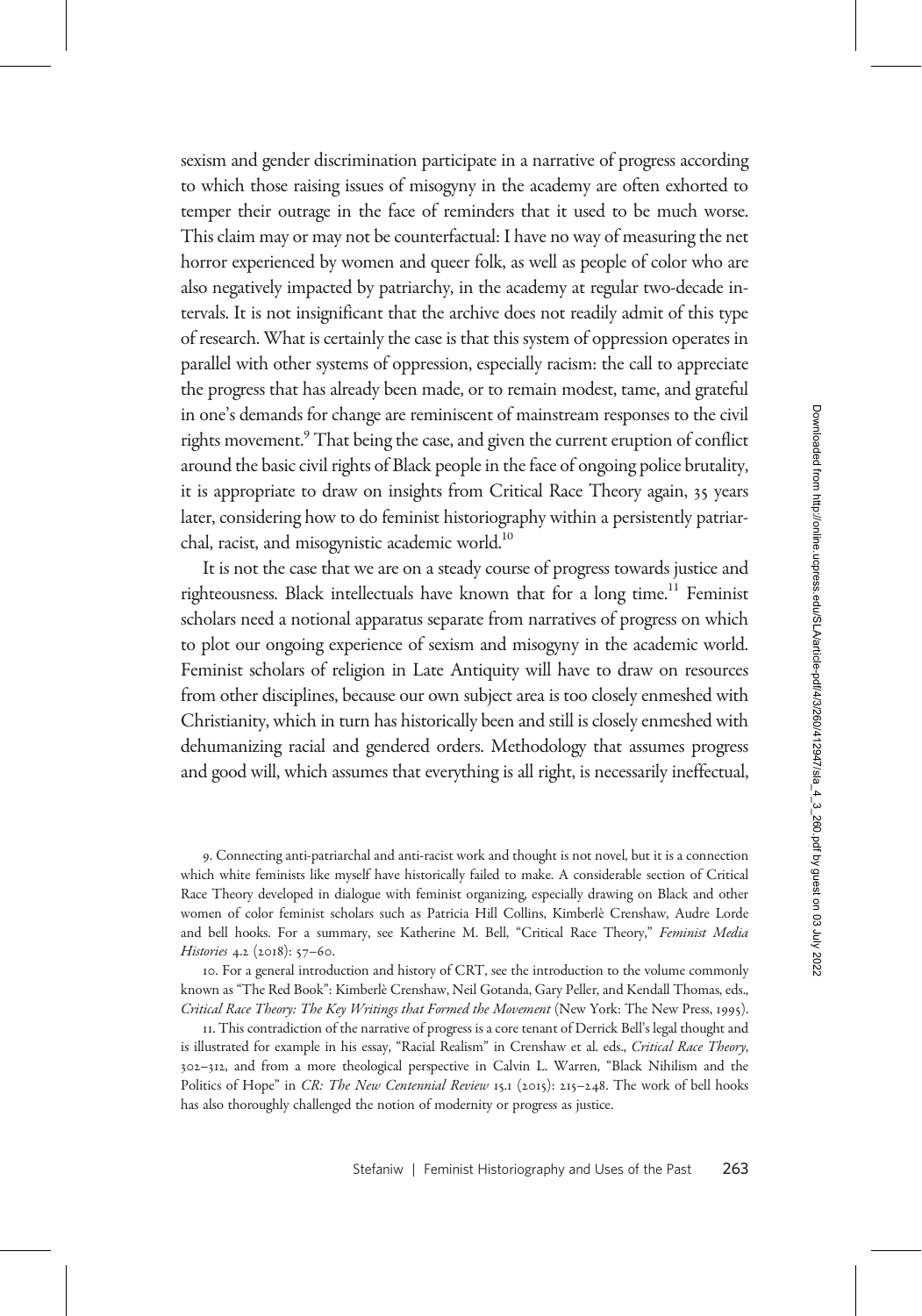because it necessarily cooperates with a patriarchal order.<sup>12</sup> Patriarchy is not just unethical, it is counterfactual. It is impossible to be a good scholar while also fostering and participating in misogynistic, homophobic, androcentric, and racist orders. Feminist work in the academy is not a matter of trying and trying to get ourselves on screen. It is a matter of walking away. If actors move far enough out of the shot the camera has to move.

We do feminist historiography in the face of persistent institutionalized misogyny in the very academy which is supposed to be our intellectual home, where academic patriarchy is domestic violence. How do we live and think around, through, and beyond such intimate wickedness?

## CRITICAL RACE THEORY AND FEMINIST HISTORIOGRAPHY

Critical Race Theory names the many traps which await anyone trying to think beyond systems of oppression with clarity and courage. The multi-racial work of feminist historiography and the legal scholarship at the basis of CRT share significant features. Both are disciplines which interpret texts, use the past, and represent human behavior, ambitions, and ideas for good or ill. Both are fundamentally concerned with storytelling. Both examine how stories are told within a specific imagined world which operates according to particular rules. Both labor to articulate what sort of world we are using the past in, and both call on us to question what sort of a world we use the past for. CRT proceeds on the basis of five core tenets. These can be notionally separated into three that unveil the structure of white supremacy and, by analogy, patriarchy (permanence, interest convergence, and property) and two that name how scholars and other responsible parties should act (critique of liberalism and counter-storytelling).

I am a white woman and am aware that my approach can be read as a suggestion that white women should take the intellectual resources of Black scholars and use them for our own purposes. White women have historically been particularly complicit in sustaining patriarchy and white supremacy. We have disregarded and betrayed Black and of-color women, putting our own convenience and the program of racial superiority ahead of gender solidarity, so this discomfort is warranted. At the same time, racism and the racist imaginary are not only relevant to Black people or people of color more generally. Everyone has always been involved in racism, so Critical Race Theory

<sup>.</sup> Quite apart from the ethical and political problems with this stance, there are numerous methodological pitfalls as outlined in Hayden White, Metahistory (Baltimore: Johns Hopkins University Press, 2015), 22-59.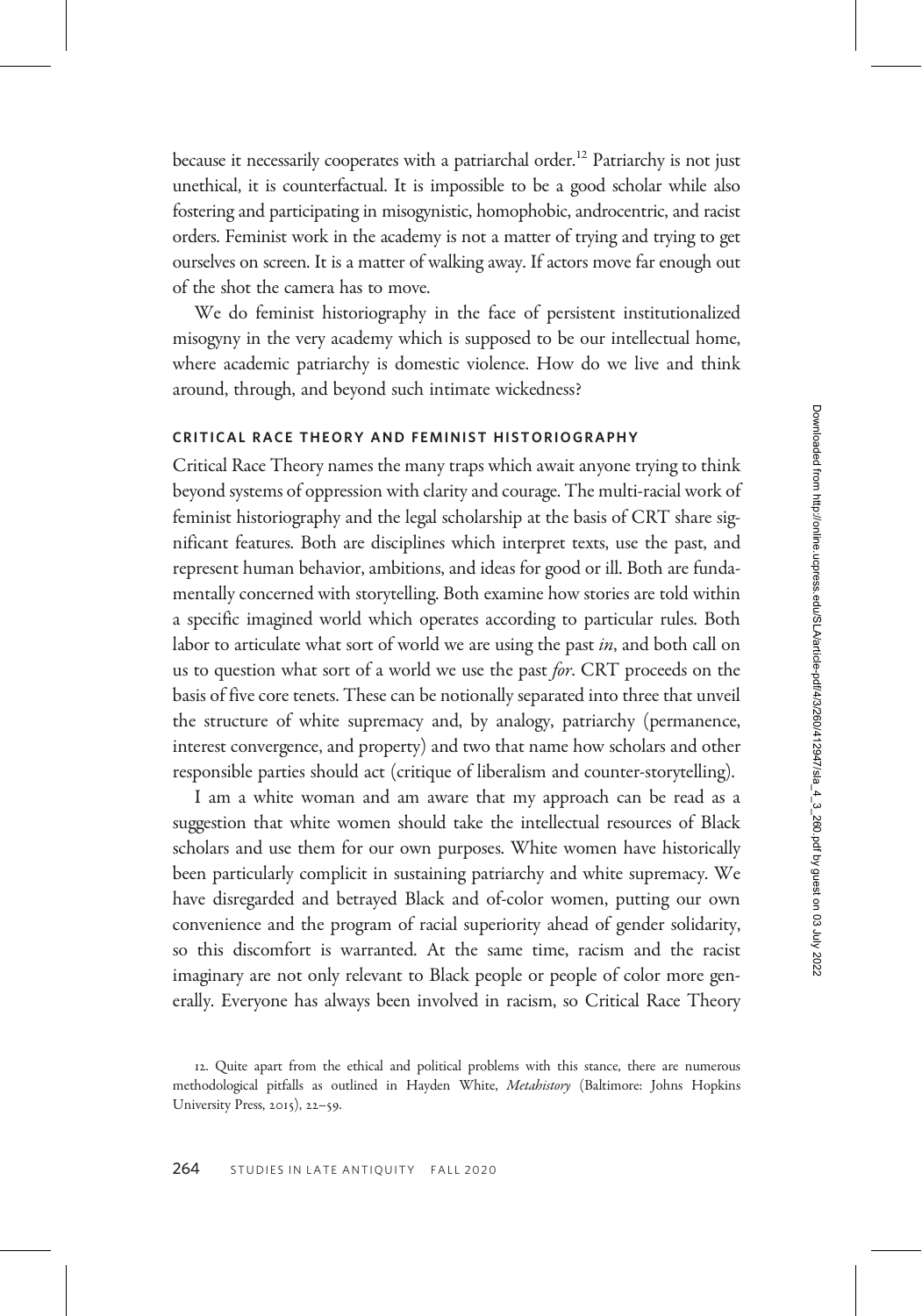applies to everything, including Late Antiquity. Likewise, feminism is not only relevant to able, middle-class straight white women in prosperous countries since the 20<sup>th</sup> century. Everyone has always been involved in patriarchy, so feminism applies to everything, including Late Antiquity.

Further, white supremacy and patriarchy are not discrete entities: each enables the other and each is inextricably entangled with the other. Using Critical Race Theory to think about feminist historiography does not constitute an assertion that exposure to patriarchy is the same as exposure to anti-Blackness, nor that white supremacy and patriarchy are identical, nor that there are no individuals on this earth who are self-proclaimed anti-racists while also homophobic or misogynist, and certainly not that there are no self-proclaimed feminists who are also racist. My use of CRT does constitute an assertion that white supremacy and patriarchy share the same core structure of organizing human bodies hierarchically in order to glorify, empower, and materially benefit one type of body at the expense of the other, combined with similar mechanisms of social, economic, and physical oppression which are able to operate because of a reigning discourse which normalizes hierarchized violence on specific gendered or racialized terms. In the religious realm, both systems are often based on a notion of divine order, so that it is appropriate to examine the historiography of religion as a potentially lethal use of the past. <sup>13</sup>

Patriarchy is permanent. It is not an accident, nor an intermittent aberration in an otherwise benevolent system. It is the fundamental structure of thought and action, farther down and farther back even than racism or violence or contempt for the poor.<sup>14</sup> Patriarchy is the water we swim in and the air we breathe,

. For one of many accounts of white women's complicity in white supremacy and patriarchy, including issues of appropriation and repeated failures to "go get your people," see Brittney Cooper, Eloquent Rage: A Black Feminist Discovers Her Superpower (New York: St. Martin's Press, 2018), in particular the chapter entitled "White-Girl Tears" ( $_{171-200}$ ). The reader is likewise referred to the Southern Baptist Convention for a religious institution which is not at all coincidentally both racist and misogynistic, having been founded by slave-holders and most recently embroiled in promoting patriarchal modes of thought and life as a godly order: [https://newrepublic.com/article/](https://newrepublic.com/article/148609/religious-rights-metoo-reckoning-coming)/religious[rights-metoo-reckoning-coming](https://newrepublic.com/article/148609/religious-rights-metoo-reckoning-coming) (accessed 26 may 2020).

14. Barbara Smuts, "The Evolutionary Origins of Patriarchy," Human Nature 6.1 (1995): 1-32, locates the origin of patriarchy in the conflict of interest entailed by the conditions of reproductive success for male and female primates: females are at the greatest advantage if they have mate choice, kin support, and opportunities for homosocial cooperation. Males are at the greatest advantage when mating is coerced and females are isolated from their kin and prevented from cooperating with one another. While this conflict of interest may be biological, it does not follow that unfettered patriarchy is the natural order: Smuts surveys non-human primates and human societies which have navigated this issue in a variety of ways. She suggests that we are able to create social environments which mitigate this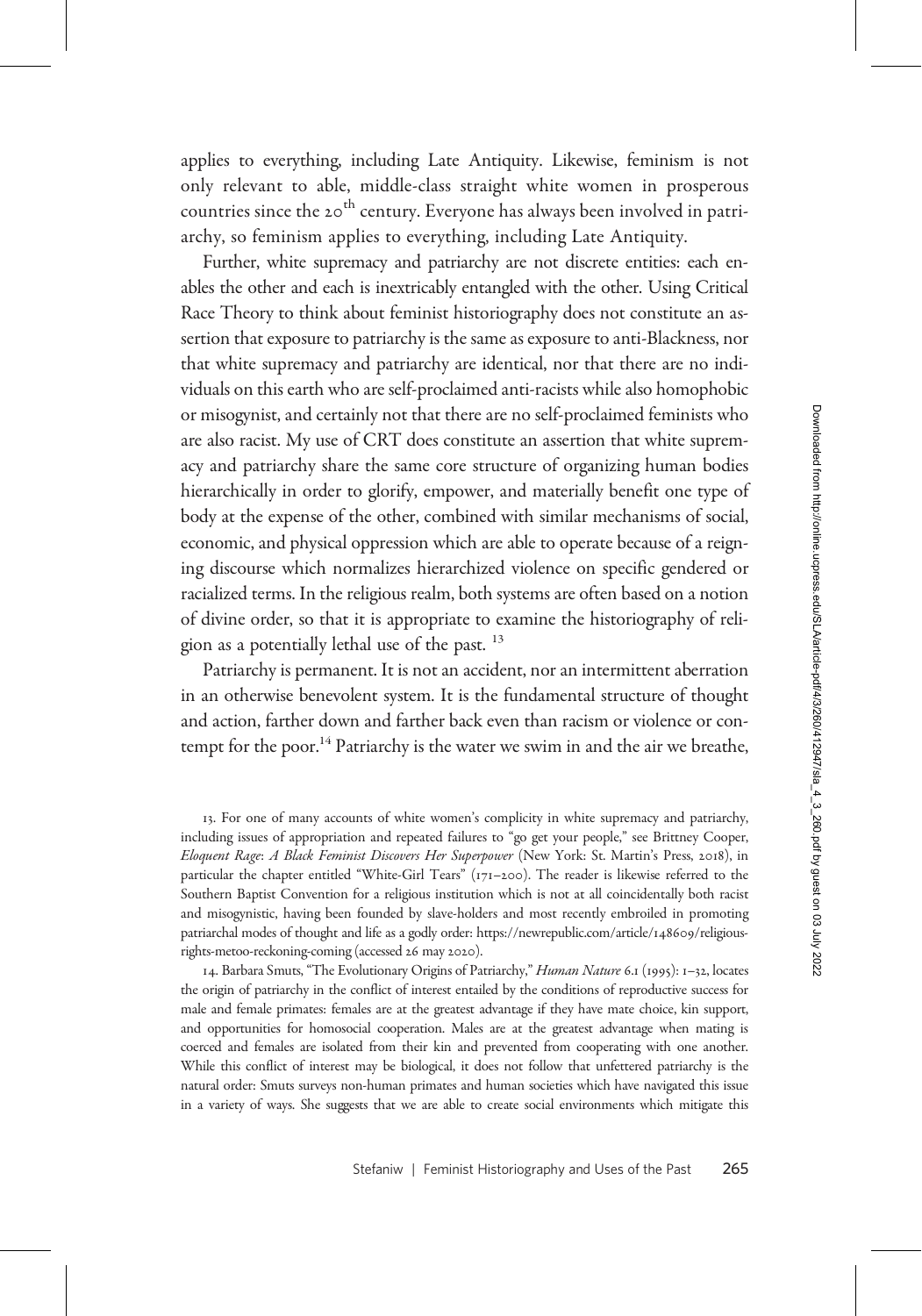a poison which has propelled each step required to arrive in our present calamitous state. If all this is the case, then scholarship on women, gender, and sexuality is high-stakes scholarship. It matters how we think about women. It matters whether we can tell whether we are thinking about women or about some other thing. It matters whether we can walk away into some other fugitive territory in order to think with a realer freedom.

Mapping patriarchy onto a narrative of progress towards its inevitable end and taking patriarchy as a permanent state of affairs entail two very different epistemic and ethical dispositions.15 The narrative of progress is not there because we really are getting significantly better over time. It is ridiculous to talk about progress when the current state of affairs, after three hundred years of effort, is still intolerable. That narrative is in play because it is effective in neutralizing appropriate and efficacious rage.<sup>16</sup> Narratives of progress serve to conceal the superficiality of the changes which have taken place. They suggest that if enough women are hired here and there and if enough books and articles about "women's issues" are published, the academy will eventually be just and equitable. If I believe in such a reformist approach, I will busy myself with pasting women onto persistently patriarchal scholarly institutions and practices, hoping Marx was right and that there is a point when a change in quantity eventually tips over into a change in quality. Just having more women around and teaching and writing more about women will, over far too much time, shift the academy towards equity. This position is still patriarchal: it treats the continuation of male dominance as fundamentally benign, erasing the conflict and danger entailed by merely adding women into maledominated spaces; it assumes that it is acceptable for women to do all the work of isolation and exposure as token hires in hostile departments, taking all the

conflict of interest, building a parallel system which incentivizes collaboration and mutual protection. Most alarming in Smuts's study is the information that while the males of other primate species also seek to control females' sexuality, unlike humans, they cannot control females' access to the basic resources required for survival. In the broader society and especially in the academic environment, female homo sapiens can be cut off from resources controlled by males and are thus subject to correspondingly exacerbated pressures and restrictions. We are in more danger than apes.

<sup>.</sup> There is increasing scholarly engagement with the question of what a truly feminist future would look like. See for example the essays collected by Ivana Milojevic et al., eds., *Futures* 40.4 (2008, special volume) and more recently Kum-Kum Bhavnani et al., eds., Feminist Futures: Re-Imagining Women, Culture and Development (London: Zed Books, 2016).

<sup>16.</sup> On rage as a feminist and anti-racist instrument, see Cooper, Eloquent Rage and Audre Lorde, "The Uses of Anger," Women's Studies Quarterly 25.2 (1997): 278-285.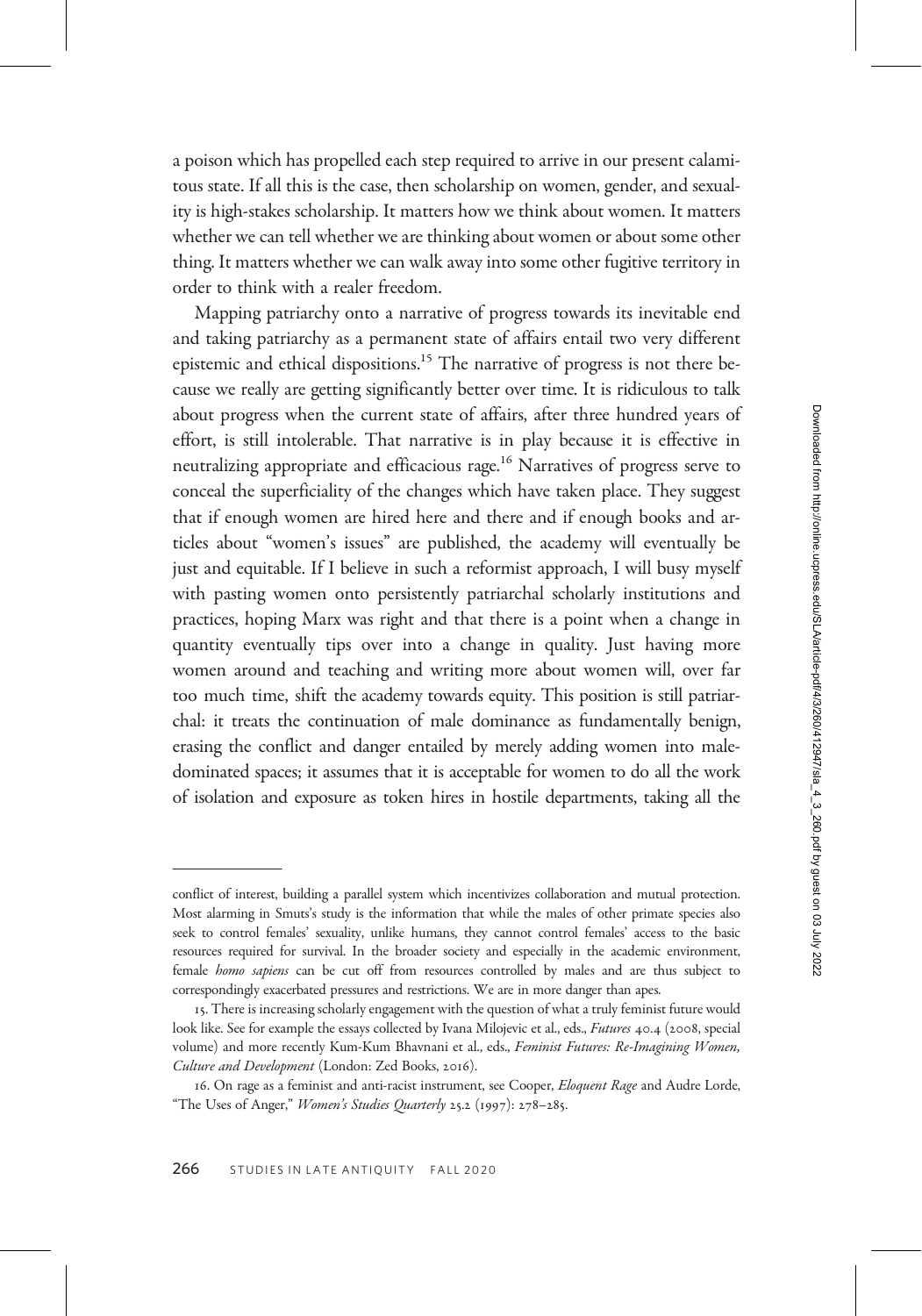responsibility to somehow cobble together a place at a table where only poison is served.<sup>17</sup>

A discipline which is striving for justice looks different from one which is only striving to make the minimum number of incremental changes necessary to sustain its own image of righteousness. A discipline which hungers for justice looks a lot different from one which is squirming around trying to get itself off the hook.18 Equity is not achieved by a fraction of institutions hiring five women to a total of ten faculty positions in 2020, given that the vast majority of institutions had *only* male professors for 500 years. Equity would be hiring only female professors for 500 years, and only then gradually shifting to a half-and-half system.<sup>19</sup> Collecting studies on female figures from late ancient religion or collecting female scholars in any given academic institution is not a bad thing to do, but it is far from a proportionate remedy to an outrageous state of affairs. We have been granted such paltry additions and adjustments for 250 years.<sup>20</sup> That process has still not produced an academic world in which

17. For further documentation and discussion of this issue, see among numerous others Kate Mann, Down Girl: The Logic of Misogyny (Oxford: Oxford University Press, 2017); Shirley Nelson Garner et al., eds., Anti-Feminism in the Academy (London: Routledge, 1996), and Gillian Howie and Ashley Tauchert, "Feminist Dissonance: The Logic of Late Feminism," in Third Wave Feminism: A Critical Exploration, ed. S. Gillis, G. Howie, and R. Munford (London and New York: Palgrave Macmillan,  $2007$ ,  $46 - 58$ .

18. This institutional dynamic is analyzed in Sara Ahmed, On Being Included: Racism and Diversity in Institutional Life (Durham, NC: Duke University Press, 2012).

. It should be noted that even this apparently radical scheme for an equitable academy is unacceptable, because it does not account for non-binary persons. Isolated individual female professors register in the archive from the eighteenth century, while the first universities were founded in Morocco in the ninth century and in Bologna in the eleventh.

. It is assumed that numerous efforts towards justice are not included in the Western archive and may have begun earlier than movements aimed at basic women's rights, access to higher education, legal personhood, and suffrage in Europe and North Americain the nineteenth century, preceded by a handful of individual privileged women in the eighteenth century like Laura Bassi, who got a doctoral degree from the University of Bologna at age 21 in 1732; Dorothea Erxleben, who gained access to higher education and Olympe de Gouges writing on the rights of women in her 1791 Declaration of the Rights of the Female Citizen; or Mary Wolstonecraft Shelly's A Vindication of the Rights of Women (1792). In the same period, men, including many who were by no means exceptionally gifted, courageous, or privileged, became famous for doing astonishingly stupid and wicked things, such as swooning over the idea of Anglo-Saxons as a superior race (Ralph Waldo Emerson), marching soldiers into the Egyptian desert with no proper water supplies and in wool uniforms (Napoleon Bonaparte), or enslaving and killing hundreds of thousands of people (men too numerous to count here but including King Leopold II of Belgium, Henry Morton Stanley, and Andrew Jackson). This wild lack of proportion in the archive, in which men receive great attention and acclaim for doing insanely irresponsible and violent things, offset by a handful of extraordinarily cautious, educated, circumspect, and remarkably intelligent women who are granted far less acclaim should be some indication of how intellectually and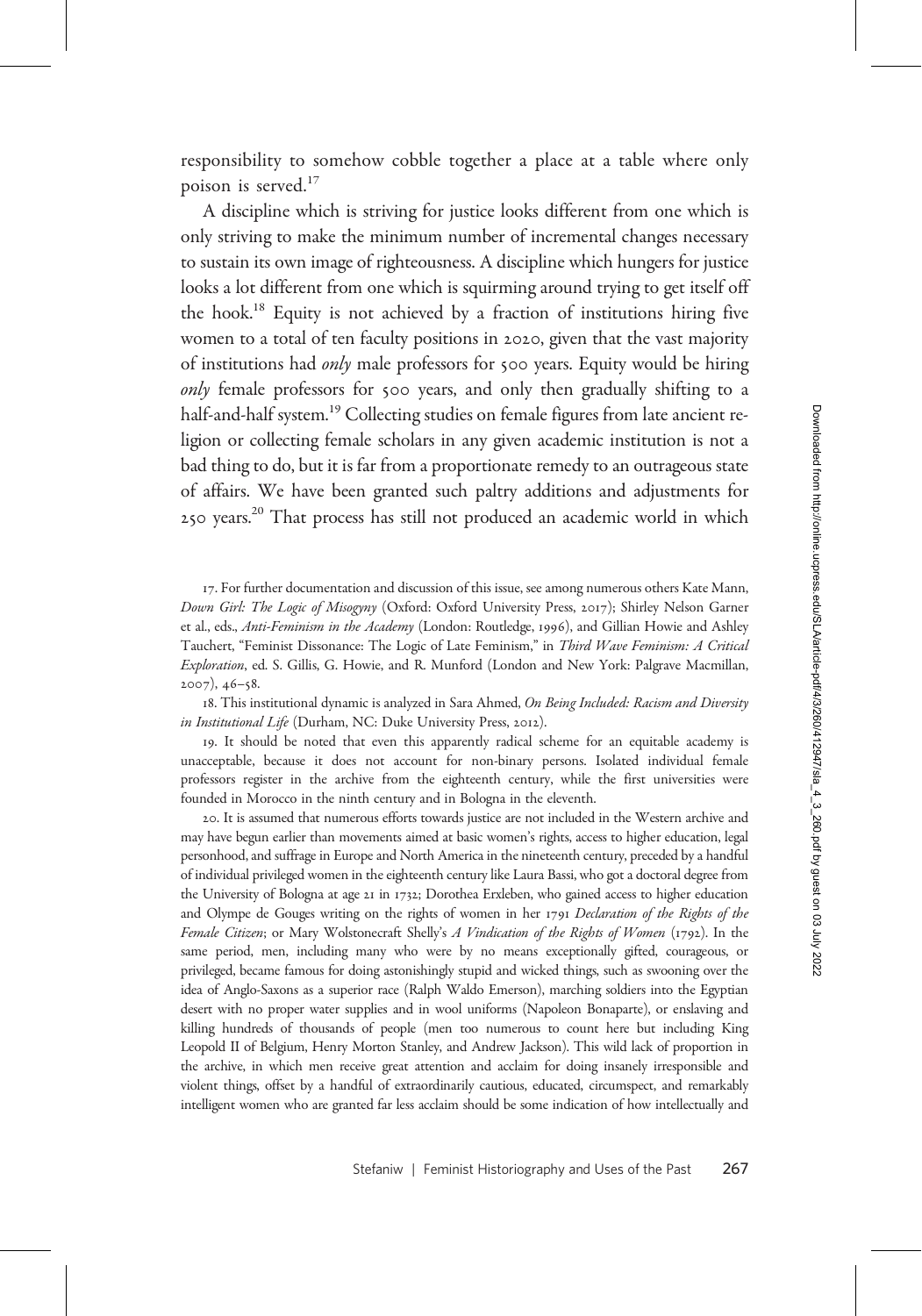even the entirely painless and low-stakes act of citation occurs equally. Incrementalism has not produced and cannot ever produce a world in which men can no longer rape or kill us without consequence within the very domestic spaces and heterosexual relationships which continue to be promised to us as our salvation. If incremental additions and adjustments were going to render a just world, we would at present have a much different world around us, a world which does not require constant scrambling for survival.

What has changed so far are those things which *can* change while leaving patriarchy intact. This is the principle of interest convergence: any change held up as an indication of progress is, on closer examination, a net benefit to the dominant party.<sup>21</sup> Programs of inclusion are an example of interest convergence as long as it remains a question of including women in men's spaces at women's own expense and without significantly altering the structures of those spaces. This is a surface form of "progress" which continues to allow men to use women as tools, in this case for getting themselves off the hook. Policies of superficial inclusion provide men with a female body to point to on a panel or a female name in a table of contents or list of speakers. Mere inclusion is sustained patriarchy because it serves the needs of men (seeming progressive, protecting themselves from culpability or accountability) at the expense of women (participating in conferences where they risk harassment and assault and the constant exposure to acts of erasure and belittling, doing unpaid labor to contribute to conference volumes which may not count towards tenure, exposing their work to false allies or overt adversaries who steal or belittle it).

In another example of interest convergence, several academic societies concerned with late ancient religion have put in place sexual harassment and discrimination policies. It is not wrong for these policies to exist, but it is wrong to take them as a viable solution to the sustained and severe problem of harassment. Within institutionalized patriarchy, the adoption of such policies can serve as a decoy. The policies continue to benefit men primarily, and not just

ethically debauched it is to continue doing patriarchal historiography and how out of proportion with reality it is to try to amend this state of affairs by treating it as a mere imbalance of numbers.

<sup>.</sup> CRT addresses the issue of interest convergence primarily in connection with school desegregation and affirmative action cases, in which legislation ultimately was only possible where it advanced the interests of whites, for example in promulgating a "color-blind" notion of racial legislation so that white women became the primary beneficiaries of affirmative action. See Derrick Bell, "Brown v. Board of Education and the Interest Convergence Dilemma," in Crenshaw et al., eds., Critical Race Theory, 20-28, or Kimberlé Williams Crenshaw, "Race, Reform and Retrenchment: Transformation and Legitimation in Anti-Discrimination Law," in Crenshaw et al., eds., Critical Race Theory, 103-125.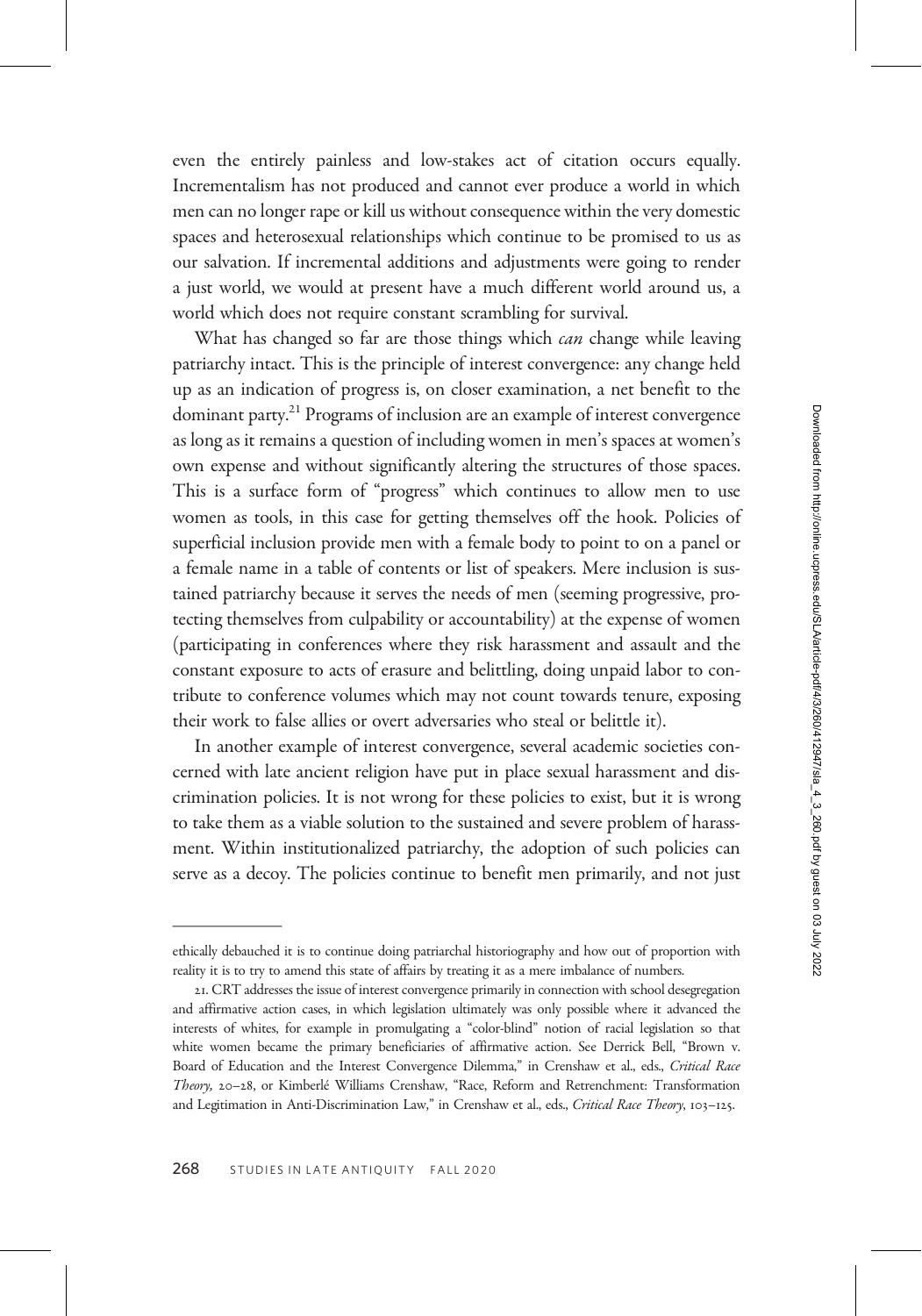men as a whole, but those men who are perpetrators of sexual harassment, assault, and discrimination. Such policies operate in a structure within which any complaint brought forward costs the complainant more than it does the perpetrator, who rarely if ever sees any appropriate consequences for his actions.22 Sexual harassment policies protect perpetrators because the costs to the complainant in the mere act of filing a formal complaint are so high that even in cases of notorious perpetrators, academic societies have made themselves unable to act until a formal complaint is made, getting themselves off the hook while sustaining a sense of righteousness to the detriment of the people those policies are nominally meant to serve.

Finally, a more sinister case of interest convergence can be seen in older, high-status male professors who garner a reputation for fostering younger female scholars when they consistently hire a large proportion of female grad students, but in fact do so in order to pursue their own interest in harassing and assaulting people too dependent on them to hold them accountable. Take for example Elaine Pagels' account of Helmut Koester, a man who was respected and protected in the field and influential in her area of study. Koester took credit for accepting female doctoral students but in fact was only doing so in order to form a cadre of dependent and vulnerable persons whom he could assault without consequence.<sup>23</sup> This pattern of apparent promotion but actual violation is ongoing and is enabled by the stark dependence of doctoral students on their advisors throughout academia. It is also enabled by the often unmerited lionizing of older male scholars in the fields of theology and religious studies in particular such that they can operate as if they were no longer beholden to ordinary norms of behavior.

The third concept from CRT comes from the work of Cheryl I. Harris on whiteness as property.<sup>24</sup> Harris argues that whiteness confers tangible benefits and is protected legally in the same manner as property. This notion expands on the more obvious construal of racialized and gendered persons as the property of dominant groups to make a case for whiteness itself as property. Whiteness (or for our purposes, masculinity) renders "reasonable"

<sup>22.</sup> On problems of complaint see Sarah Ahmed, Living a Feminist Life (Durham: Duke University Press, 2017), which includes a discussion of sexual harassment complaints in a chapter tellingly entitled "Brick Walls" (135-162). See also her lectures "On Complaint," "Complaint as Diversity Work," and "Complaint as Queer Method," widely available online.

<sup>23.</sup> Elaine Pagels,  $Why$  Religion?, 24-26.

<sup>24.</sup> Cheryl I. Harris, "Whiteness as Property," in Crenshaw et al., eds., Critical Race Theory,  $276 - 291.$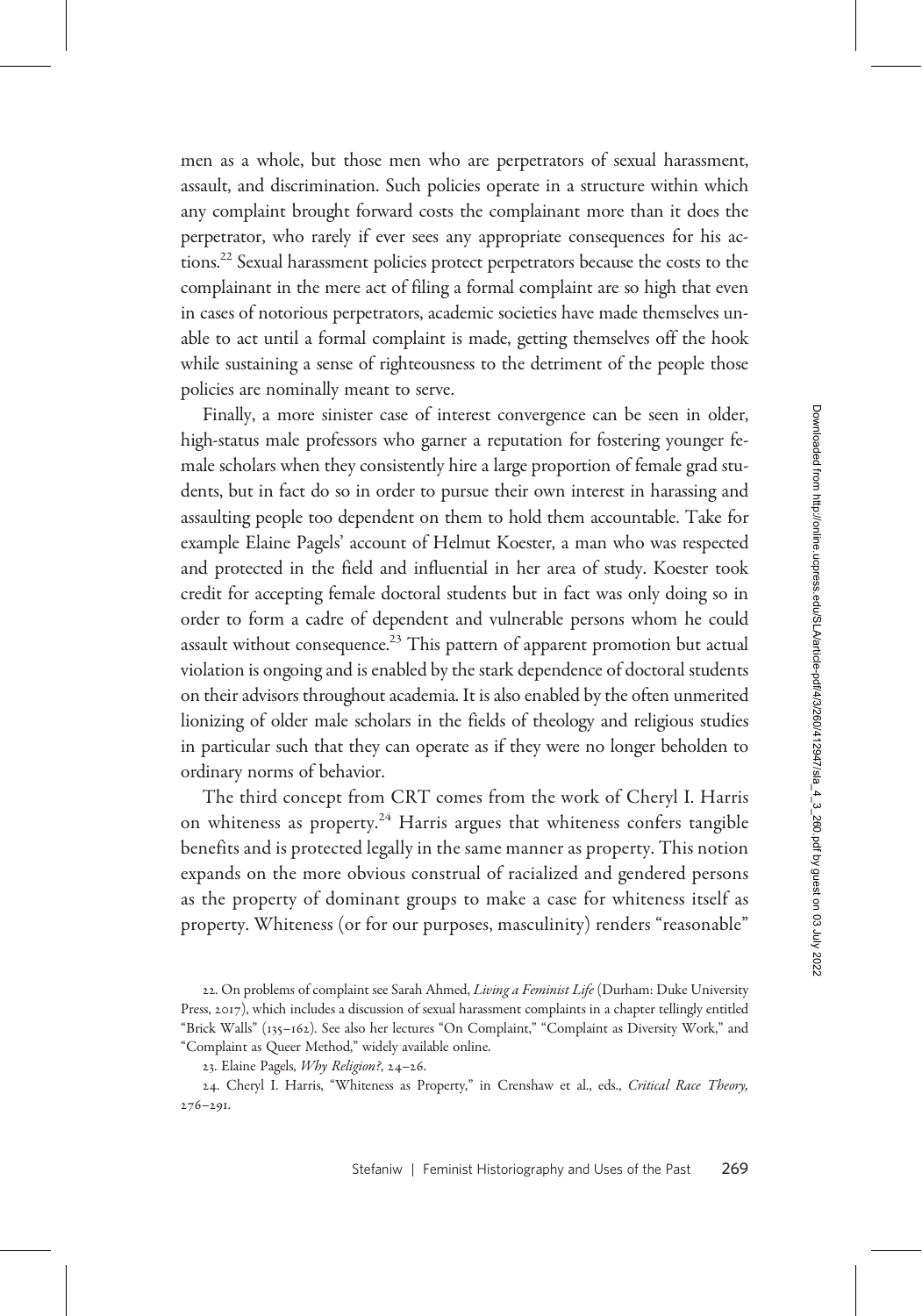expectations of comfort, success, importance, recognition, privilege, and an unimpeachable case for full personhood. As with other property rights, whiteness (masculinity) entails exclusive rights to property functions like possession, use, disposition, transfer, alienability, exclusion, and enjoyment.<sup>25</sup> Jim Crow laws may, on this view, be construed as efforts to protect the enjoyment of whiteness, and to sustain its exclusivity. So are academic customs such as forming networks through late-night drinking among increasingly vulgar groups of men, holding seminars in an older man's home or even his bathroom or otherwise enmeshing professional supervision with domestic life, allowing conference talks to run over time to the detriment of nursing mothers who have scheduled feedings in the stated break times, or equating real academic life with long hours in isolation and silence which are inaccessible to women with caregiving responsibilities.

Given that a proper intellectual or academic is still gendered male, and that knowledge production is part of civil rights, then re-gendering the intellectual or academic is part of feminist work.26 But if masculinity is property, then it involves expectations to all the comfort, success, importance, recognition, privilege, and an unimpeachable case for full personhood involved with being recognized as the only immediately plausible and legitimate intellectual. The academy is known to be marked as masculine territory, the nice quiet neighborhood in which women are not welcome except in service to men.

The religious past, as one account of what constitutes importance and success and significance, is also wrapped up in masculinity and patriarchy when it continues to be used as a resource which allows patriarchy to keep working.<sup>27</sup> For women to assert themselves as legitimate and important members of the academy, as persons also having a stake in the past, and to re-arrange the narrative of how humanity arrived in its present calamitous state is an act of trespass. It contradicts patriarchy's exclusive rights to the property functions of masculinity like possession, use, disposition, transfer, alienability, exclusion, and enjoyment of the past and its representational social practices and institutions. Within a patriarchal framework, if women wish to write history, they should write either the same history as the men or a decorous, separate, and irrelevant

<sup>25.</sup> Harris, "Whiteness as Property," 280-81.

<sup>.</sup> On the effects of such "controlling images" see Patricia Hill Collins, Black Feminist Thought: Knowledge, Consciousness and the Politics of Empowerment (London: Routledge, 1991).

<sup>27.</sup> See bell hooks, The Will to Change: Men, Masculinity and Love (New York: Simon and Schuster, 2004) on interaction and differentiation between masculinity and patriarchy.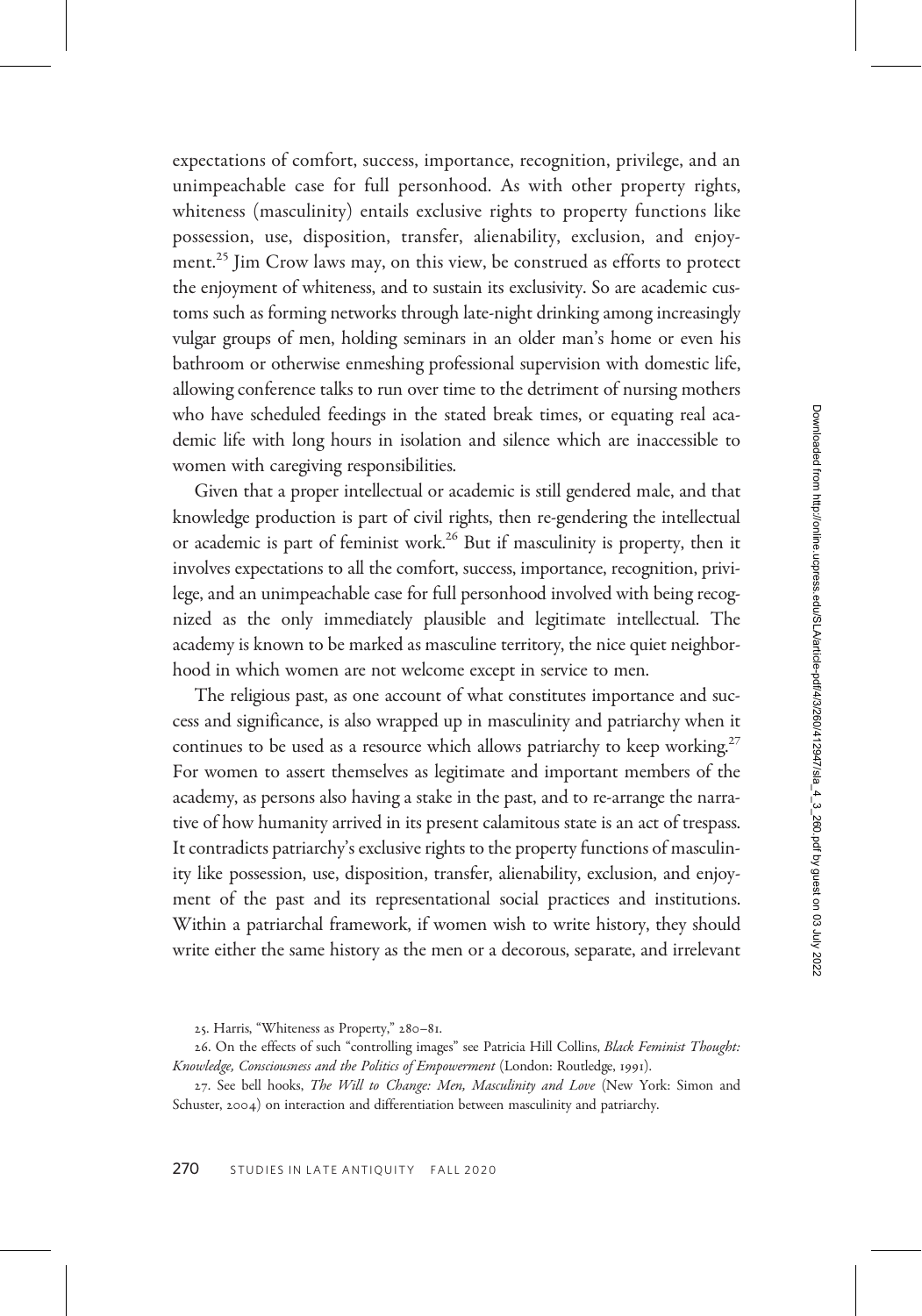history about unnecessary women: a history which still serves patriarchy. For women to write their own history with no regard for protecting the "property" of masculinity is as much a trespass as intermarriage, home ownership, civil leadership, or thousands of other acts of Black citizenship have long been considered.

Not only is masculinity (in its aspect here as the intelligence, professionalism, influence, analysis, authority, expertise, rationality, and importance associated with the academy) functioning as property, but women, both contemporary scholars and women in the past, also function as property whose presence and actions should be determined by men and should serve male interests. This is achieved by constraining women in subordinate or dependent roles in academic hierarchies, trivializing or stealing their research, and physically assaulting, harassing and intimidating them so as to mark the academy as masculine space. To ignore or belittle female scholars is to yell "go back where you came from." Such measures are escalated the more a woman operates independently of masculine agendas, the more she tells her own story, and the more she operates outside of male oversight, whether formal or informal. Like a woman living with an abuser in domestic space, female academics must constantly calculate the risks of their actions and the price of their own humanity, budgeting in a currency of damage to themselves, their livelihoods, and their bodies. One can assume that certain calculations have been made even regarding the writing and printing of these paragraphs.

As a mode of resistance against racism, CRT advocates a critique of liberalism with its focus on individual responsibility and personal agency because of its inattention to structural forces and the resulting concealment of systemic and institutionalized injustice.<sup>28</sup> A (neo)liberal response to patriarchy in the academy would blame women for failing to attain a majority, to publish enough or acquire enough funding so as to become a dominant party, assuming that all of these things would have been possible if each individual woman had tried harder and that the initiation, progression, and consolidation of academic careers take place on a level playing field.

More alarmingly, liberalism also has an epistemological aspect in marking which facts are important and which actions or reactions are acceptable in response to those facts. Academia can function as a means of institutionalizing such epistemic orders. In the present case, knowledge of women is structured by

<sup>.</sup> Liberalism in this sense is not the opposite of conservatism but rather a set of political, economic, and ideological positions which are especially favored by political conservatives.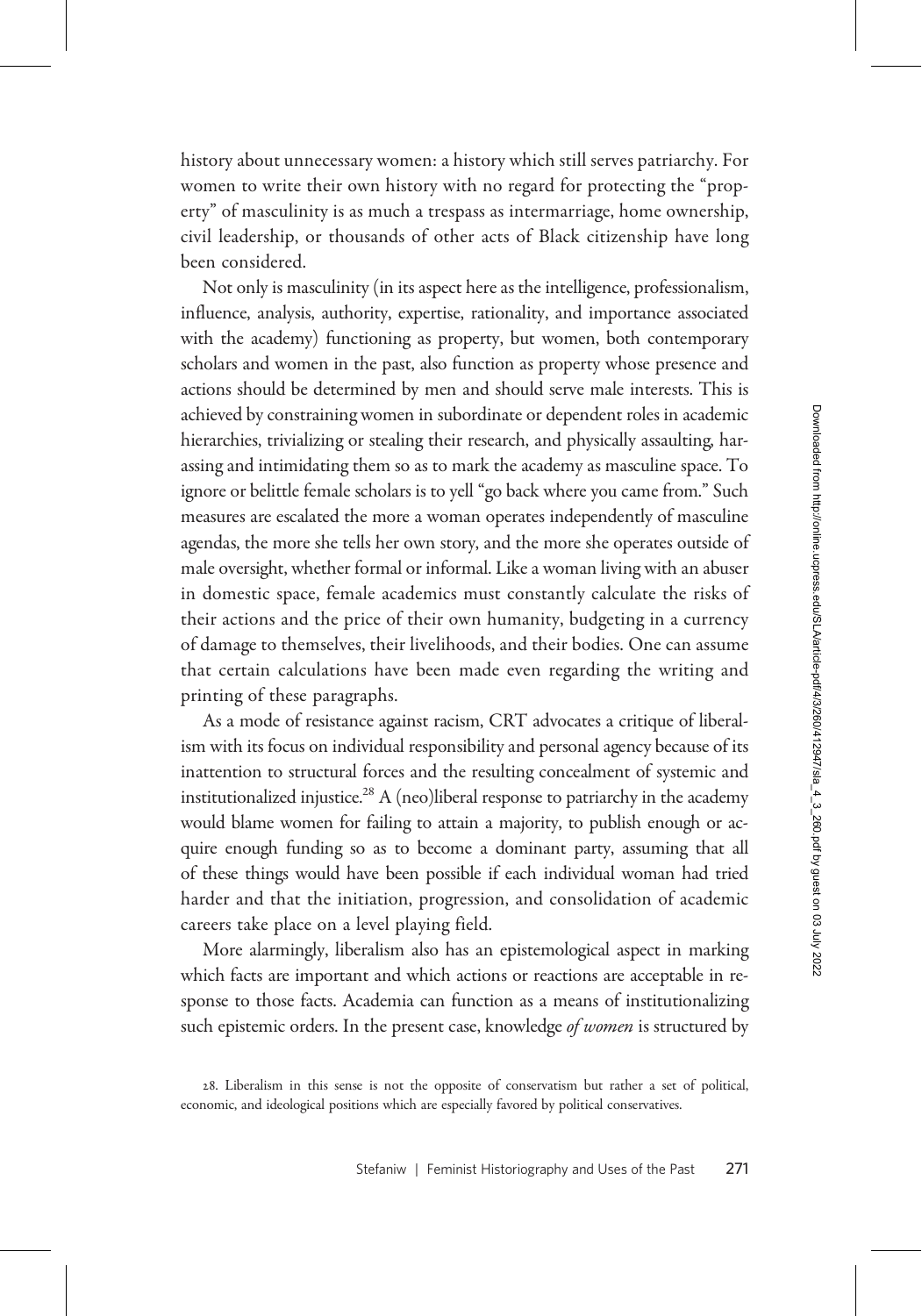patriarchal institutions. Counter-knowledge is inhibited or discarded by those same structures. In terms of academia as a social practice, if patriarchy is structural, then fundamental academic practices of publishing, citation, peer-review, invitations, hiring, mentoring, supervision, and grant acquisition have to be reformed in terms of their structure rather than on a model which explains inequality either through the actions of particularly sexist men or particularly timid women. Likewise, if we treat patriarchy as structural, we have to step into a more challenging intellectual space which requires a great deal of very athletic seeing and unseeing, deliberately asking the wrong questions about the very institutional and epistemic common sense which is concealing ongoing discrimination.

One can publish an anthology on women in early Christianity, because women are marked as a particular, extra-curricular, and unnecessary component of the Christian past. One cannot publish an anthology on men in early Christianity, because men are treated as synonymous with early Christianity, thus rendering such an undertaking tautological. One can form a committee on the status of women in the profession, because the presence of women in the profession is marked as problematic. One cannot form a committee on the status of men in the profession, although that status is certainly alarming from an ethical, social, and epistemological point of view, because the presence of men in the profession is marked as normal and natural.

Keeping this framework in mind, we can now examine two new books on women in early Christianity which belong to two distinct historiographical modes.29 My first example of a common approach to the study of women in early Christianity comes from the first volume of the collected works of an emeritus professor. Scholarship on this pattern continues in both Europe and North America. The other is the first book/dissertation of a younger female scholar, trained in Norway and integrating contemporary critical theory across traditional disciplinary lines. One might also identify a large segment of contemporary scholarship on women or matters of gender and embodiment in early Christianity in Europe and North America which follows this pattern. While the latter (post-structural) approach is often construed as the solution to the problems presented by the former (traditional) model, I argue that more

<sup>29.</sup> These two studies were made available to me for review by a book review editor for Studies in Late Antiquity and are random representations of each approach which stand in no non-arbitrary relation to me or to one another. The original impetus for this essay was the mere fact that both books appeared to be about early Christian women and could constructively be reviewed together. In fairness to my colleagues, it should be noted that neither author set out to write an exemplary feminist historiography.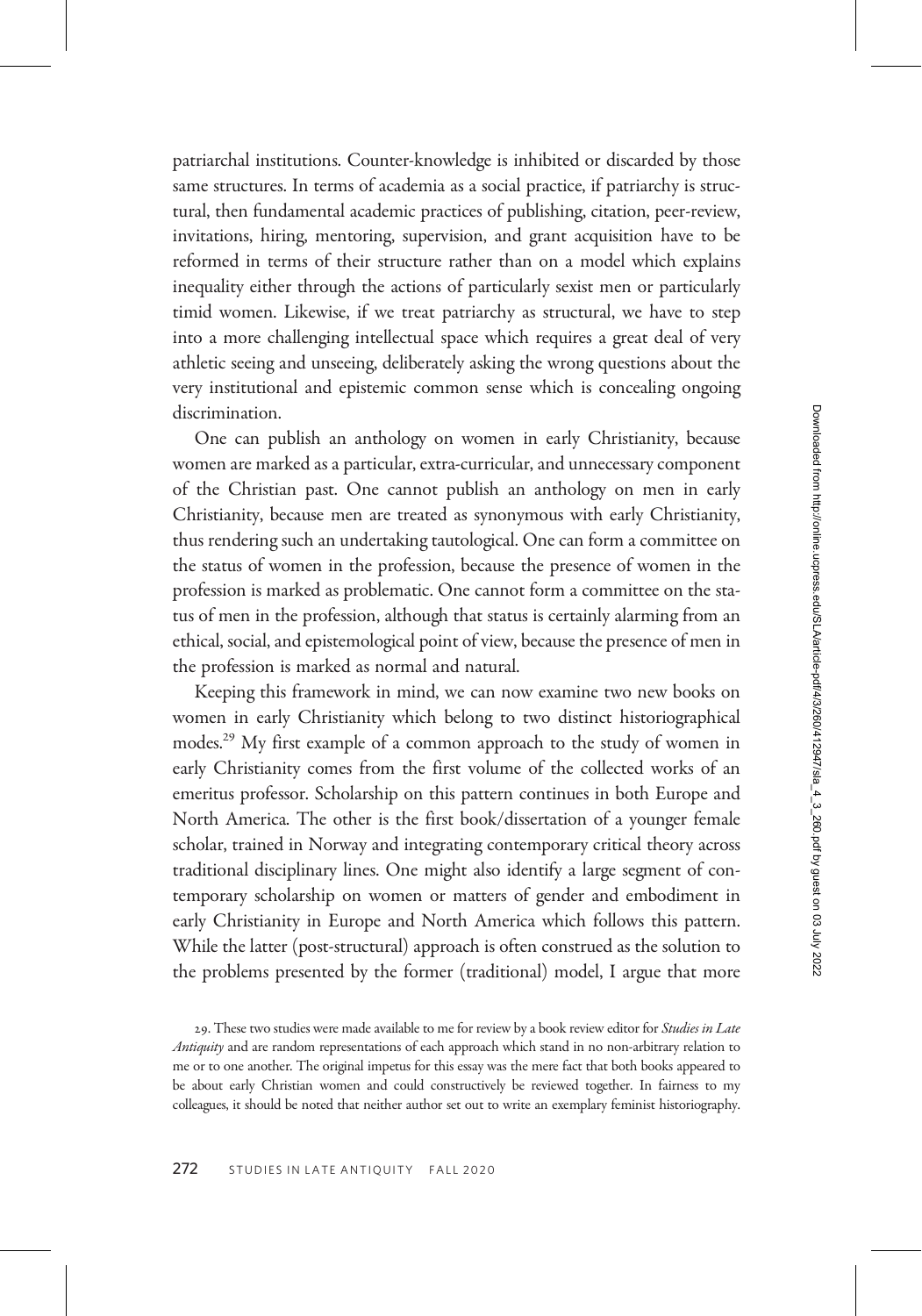radical shifts are necessary if feminist historiography as counter-storytelling is to become possible.

## TWO CONTEMPORARY APPROACHES TO WOMEN IN EARLY **CHRISTIANITY**

The first study, by Jan Bremmer, bears the title *Magic, Maidens, Martyrs*.<sup>30</sup> It is a title which marks the author's work with a certain exoticism and flair, a hint of sex and violence and mystery. Notice that one tool of mystery is the word "maidens." This tool works, it fits the slot in the screw, because of figures like the Odelisk, of Ophelia, of the very dedicated virgins who are the topic of the other study considered here, a tradition of sexualizing and eroticizing girls and young women. The word "maidens" goes along with the word magic and evokes difference and strangeness and their correlating logics of desire. It goes along with the word "martyrs," because along with the figure of the poor exposed innocent precious (white) virgin, we also have an entire patrimony of images of female bodies experiencing torture, rape, and all forms of violence. That an author and editor can see this sequence of words, all strung together on a satisfied *mmm*, as a clever and appropriate title, is not coincidental nor is it acceptable: the frisson of wit it produces comes at too high a price.

This volume reprints several updated and revised texts from different points along Bremmer's career trajectory. The following essays included in the volume are nominally concerned with women: "Why Did Early Christianity Attract Upper-Class Women?"; "Pauper or Patroness: the Widow in the Early Christian Church"; "Women in the Acts of John"; "Aspects of the Acts of Peter: Women, Magic, Place and Date." "Magic, Martyrdom and Women's Liberation in the Acts of Paul and Thecla"; "The Acts of Thomas: Place, Date and Women." The volume also includes five pieces on the *Passion of* Perpetua and Felicitas. This naming protocol alone reveals much about the scholarly culture to which the volume belongs: the object of study is either a specific text, or "Christianity." Both are treated as entities with a range of features. On this view, defining and describing those features is the proper task of Patristics.

The article entitled "Why Did Early Christianity Attract Upper-Class Women?" was published in 1989 and still asserts that Harnack is "the fullest exposition of the place of women in the early Church"  $(33, 7)$  referring to the 1924 work Die Mission und Ausbreitung des Christentums). By invoking a theological

<sup>30.</sup> Jan Bremmer, Maidens, Magic and Martyrs in Early Christianity. Wissenschaftliche Untersuchungen zum Neuen Testament 379. (Tübingen: Mohr Siebeck, 2019).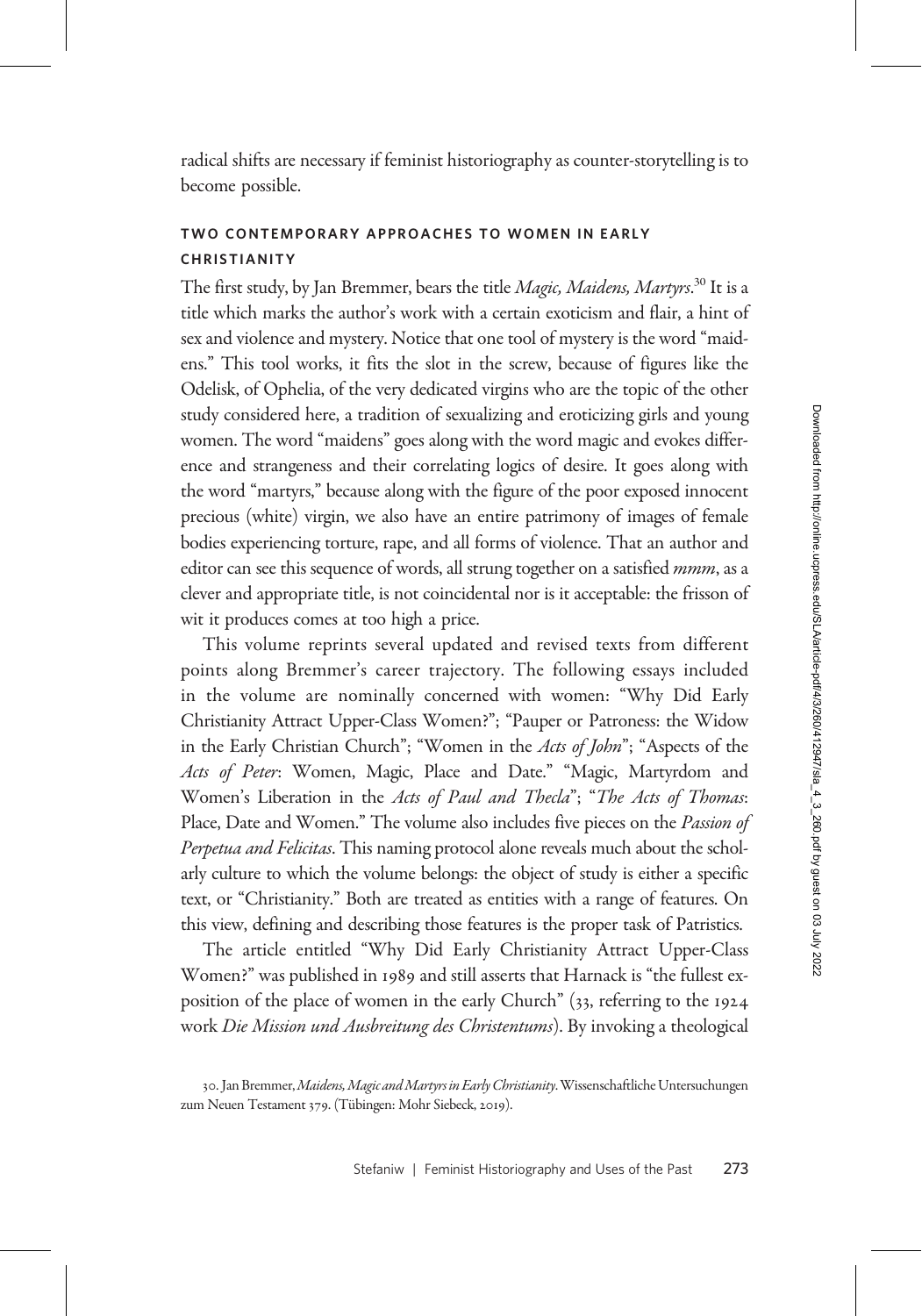totem rather than his colleagues involved in the not-insignificant contemporary move towards doing women's history in the history of Christianity, the article disregards several studies by women which would have been readily available to the author at the time. Even more was available when these essays were revised and updated.31 Bremmer goes on to posit three reasons why Christianity would have been particularly attractive to upper class women  $(36 - 40)$ : opportunities for patronage, proximity to important intellectuals like Justin and Origen and with that an opportunity for rich women "to be heard and to participate in meaningful intellectual discussions"  $(37)$ , as well as the option to remain unmarried or celibate and practice asceticism  $(38)$ . Bremmer closes with the following comment:

To sum up, intellectually, socially and sexually early Christianity offered possibilities to upper-class women that were not provided to the same degree by other cults. The courageous deaths of so many female martyrs are eloquent witnesses to the fact that for them Christianity was a religion worth living by and worth dying for.  $(40)$ 

There are several problems with this approach. Elite late Roman women could already do all of these things without converting to Christianity. The claim that Christianity grew quickly because it was especially equitable or fulfilling to the needs of those who converted is both tendentious and counterfactual. More importantly, both the citation practices in evidence and the manner of reasoning from an image of ancient women as pitiful and exploited until Christianity came along show that this article is not about women. This is not feminist historiography. It is an argument for the superiority of Christianity in comparison to other contemporary religions, including Judaism. It is part of a larger discourse of progress and the effort to get Christianity off the hook: if women converted to Christianity because it provided them with otherwise unavailable benefits, then Christianity is good to women and good for women and can be excused from questioning its own enmeshment with patriarchy.<sup>32</sup>

. Two major works of which Bremmer might have availed himself at the time are Elizabeth A. Clark, Women in the Early Church: Message of the Fathers of the Church (Wilmington, DE: Michael Glazier, 1983), and Elizabeth Schüssler Fiorenza, In Memory of Her: A Feminist Theological Reconstruction of Christian Origins (New York: Crossroad Publishing, 1983). Although Bremmer's footnotes appear to have been updated since then, they were updated by other male continental scholars who added in primarily more recent work by still other male continental scholars.

. For a survey of problems with crediting Christianity for being a net benefit to ancient women, see Elisabeth Castelli, "Gender, Theory, and the Rise of Christianity: A Response to Rodney Stark,"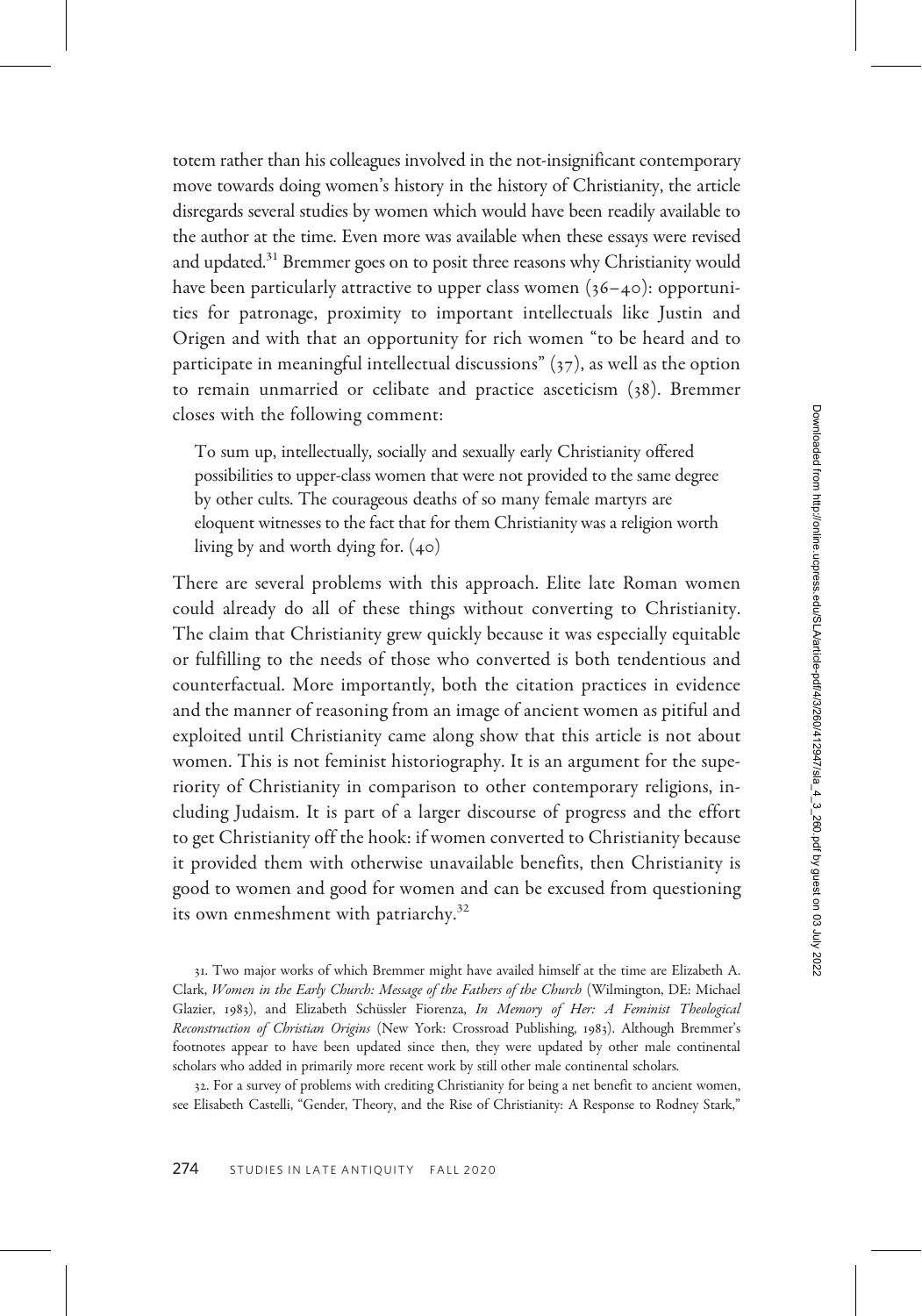Bremmer similarly treats Christianity as benevolent towards women in the article "Pauper or Patroness: the Widow in the Early Christian Church," which asks questions like "what role did widows play in the rise of Christianity, how did the increasing institutionalization of the church alter their position, and, last but not least, how did the growing stress on asceticism influence the place of widows in the early church"  $(43)$ . This time the nominal object of study is not elite women, but widows, and the article turns out to be about how Christianity benefitted them in particular. Again we see an article which is not really about women. It uses women as an argument for the goodness and righteousness of Christianity. Published in 1995, a great deal of critical theory is being ignored in preference for a descriptive survey approach which, methodologically speaking, cannot but reinscribe the agenda of the source texts. A final comment conclusively excludes this piece from consideration as a work of feminist historiography:

Widows of the lower classes, on the other hand, who had not hitherto received any attention or esteem, now became, if they remained unmarried, the object of a flood of praises among the leading intellectuals of the time. Never was the position of the widow so high in the Western world as in this transitional period between antiquity and the Middle Ages.  $(64)$ 

The issue here is the two-pronged underlying assumption that male praise improves one's social position (strippers, sex-workers, porn stars, and meek housewives, as well as reactionary female advocates of patriarchy, of whom none but the latter are likely to have a very comfortable social position, also receive a great deal of male praise) and that women's (religious) decisions are naturally oriented towards seeking approval from men. Poor widows will have been more interested in material support, most immediately achievable by remarrying or attaching themselves to adult offspring, than "floods of praises" from intellectuals they probably had never heard of and who could not be counted on to provide necessary everyday resources. Aristocratic widows like Melania the Elder had no reason to orient their decisions around any man's opinion, nor is it apparent how Melania's social position would have been improved through Downloaded from http://online.ucpress.edu/SLA/article-pdf/4/3/260/4/2847/sla\_3\_260.pdf by guest on 03 July 2022 Downloaded from http://online.ucpress.edu/SLA/article-pdf/4/3/260/412947/sla\_4\_3\_260.pdf by guest on 03 July 2022

Journal of Early Christian Studies 6.3 (1998): 227-257. For further reasons to reject the idea that women were particularly attracted to Christianity, see Ross S. Kramer, "Becoming Christian," in A Companion to Women in the Ancient World, ed. Sharon James and Sheila Dillon (Chichester, West Sussex and Malden, MA: Wiley-Blackwell: 2012), 524-538, and Judith Lieu, "The 'Attraction of Women' in/to Early Judaism and Christianity: Gender and the Politics of Conversion," Journal of the Study of the New Testament  $72$  (1998): 5-22.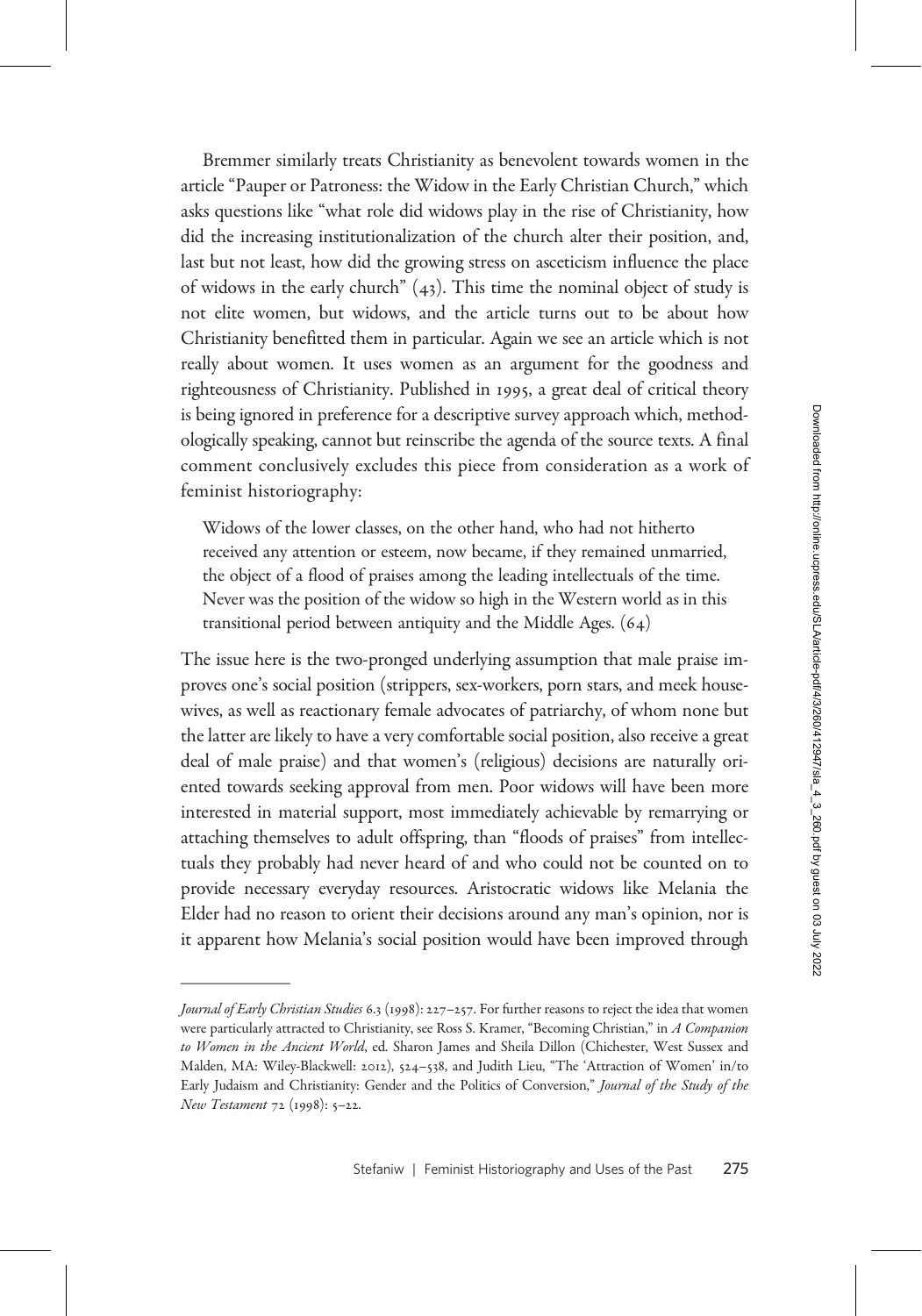praise from an upstart trouble-maker like Jerome of Stridon.33 It is unclear how her social status could conceivably have been improved at all. If anything, being Christian worsened her social standing because it meant associating with an undesirable figure like Jerome, moving to the provinces and selling off much of her property. The disparity between these points and the state of affairs Bremmer has portrayed indicates how unlikely it is that a pre-critical descriptive approach to the texts can render a feminist historiography. In the end the article proves to be about certain texts' self-congratulatory rhetoric around Christian treatment of widows, which is an importantly different thing than the experience or beliefs of any group of women.

To take a third example, "Women in the Acts of John" claims to deliver "a detailed study of the place of women in the Acts of John" (99) and begins a survey of each section of the text, cataloguing where women appear and what they do ( $100$ ). After ten pages, the conclusion ( $109$ ) drawn is that:

 $\dots$  the treatment of women in  $AI$  is rather varied. Whereas upper class women play an active role, old women are only an object of the apostle's actions, and widows are even severely reproached. Clearly, AJ reflects in this respect the normal hierarchical views of the Greco-Roman upper classes and, thus, is hardly the product of a community of egalitarian "sisters." Similarly, Burrus' idea of an oral background for some of the stories in AJ, notably that about Drusiana, will hardly stand a critical test, since the stories are too poorly informed about Ephesus for such an origin to be credible.

There are several problems at hand here. The remainder of the article is an appendix on the date of the text. This reinforces the view of ancient texts as entities with an array of features which it is the task of the scholar to describe as accurately and thoroughly as possible: texts have a date, a place of origin, a probable readership, and now also a view of women. Slipping "view of women" into this sequence of purported traits of the text is perplexing. More perplexing still is the explicit dismissal of a then-junior female scholar's reading of the text in preference to the views of other older male continental scholars. Whatever sincere interest in women in early Christianity and whatever intention to uplift

. In both Jerome's case and that of other intellectuals such as Rufinus, it was the male Christian intellectual's status which was greatly improved by attaching themselves to wealthy widows or virgins. See for example the accounts of the patronage activities of such women in Palladius, Historia lausiaca, especially Chapters  $54-57$ . Sissel Undheim's study, discussed below, also shows the usefulness to Christian bishops of accumulating extra women, whether virgins or widows, as a sort of deposit of holiness.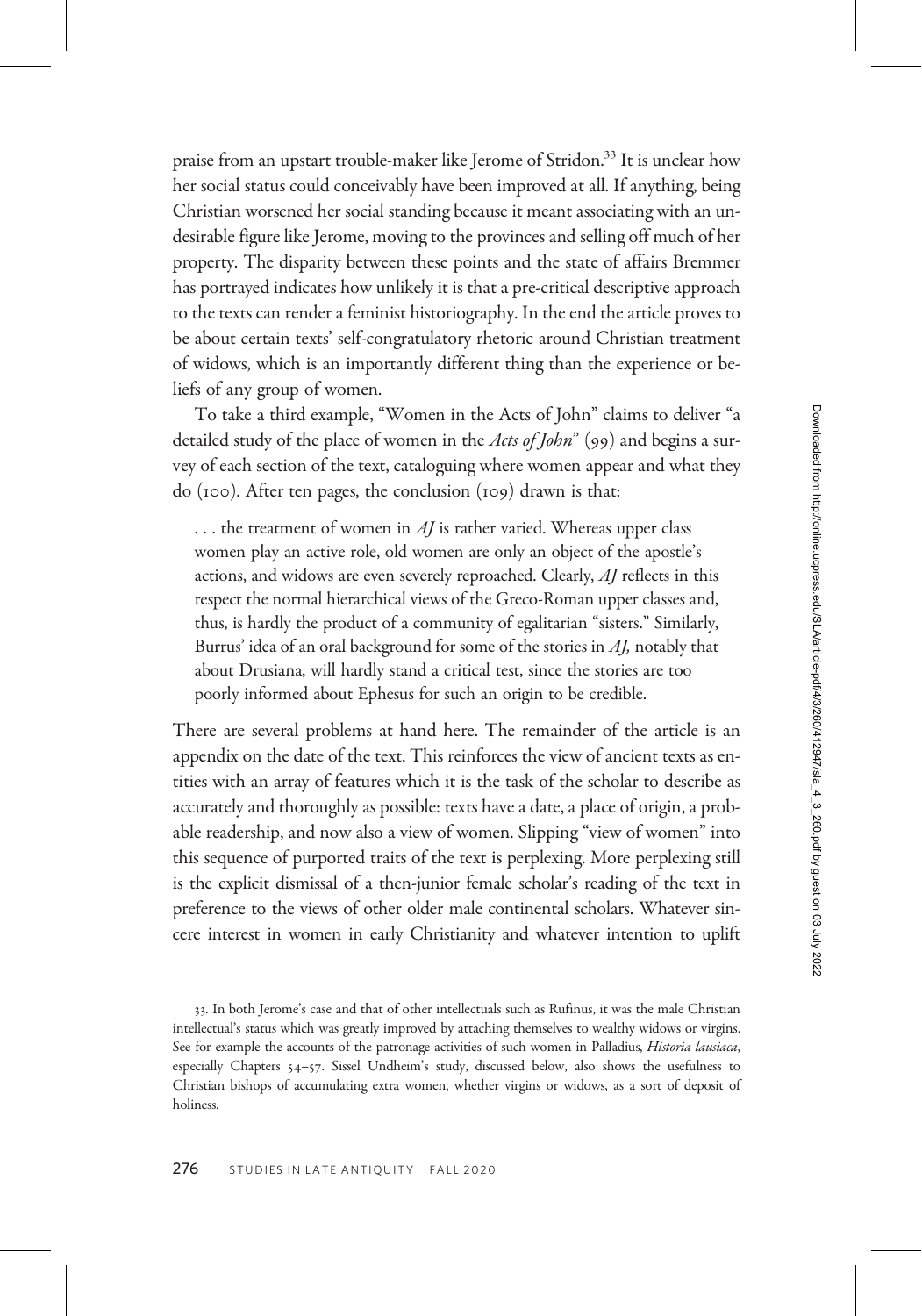women a scholar might foster, neither of these aims can be achieved within traditional continental Patristics because both the scholarly social practices in which the work is embedded and the methodology used are patriarchal to the core.<sup>34</sup>

If I were to publish a series of articles today on any given early Christian text's "attitude toward men," I would not only be metaphorically laughed off stage but would have a very difficult time finding colleagues or funding bodies or publishers or anyone at all willing to work with me after what would be perceived as an obnoxious stunt. One does not see publications on "men in early Christianity" because men, despite millennia of often confounding behavior, are not imagined as a curious and particular demographic which requires special explanation and assessment. Paradoxically, all of our publications are ultimately about men in early Christianity because we do not know what the women were doing or thinking. It only appears sane to write about "women in early Christianity" while drawing on literary texts by men as long as we continue to assume that the story of Christianity is a story about men and for men, so that paying attention to women at all is an extra (and extra-laudable) scholarly act. If we operated instead from the premise that Christianity is a multitude of diverse and often contradictory and incoherent human stories, we would write instead about stories of women, perhaps, but also stories told by women and the gendered imaginations appearing in Christian communities more broadly. We would also be more adept at differentiating "women" from "a male author's fantasy of women." Erasing real women into the fantasy world of a male author is the most insidious epistemic trap laid by patriarchal methodologies. If the fact of the matter is that we only have texts written by men and no access whatsoever to real women, then our object of study as scholars of early Christianity is not early Christianity (because we do not have the source materials on that) but "literary texts by elite men in early Christianity." 35

A more recent study, Sissel Undheim's Borderline Virginities, represents a different place in contemporary scholarly topography.<sup>36</sup> The author has clearly

34. Adhering to pre-critical and strictly descriptive methodologies ignores 100 years of thought. As a methodology, it necessarily operates from plausibility within traditional frameworks and therefore requires cooperation with those necessarily patriarchal and colonial frameworks which establish the terms of its legitimacy and value in the first place. For this reason, methodology is ethically significant.

. See Elizabeth A. Clark, "The Lady Vanishes: Dilemmas of a Feminist Historian after the Linguistic Turn," Church History 67.1 (1998): 1-31, for discussion of different historical methods' positions on how and to what degree scholars can gain any knowledge at all of past women.

36. Sissel Undheim, Borderline Virginities: Sacred and Secular Virgins in Late Antiquity (London: Routledge, 2019).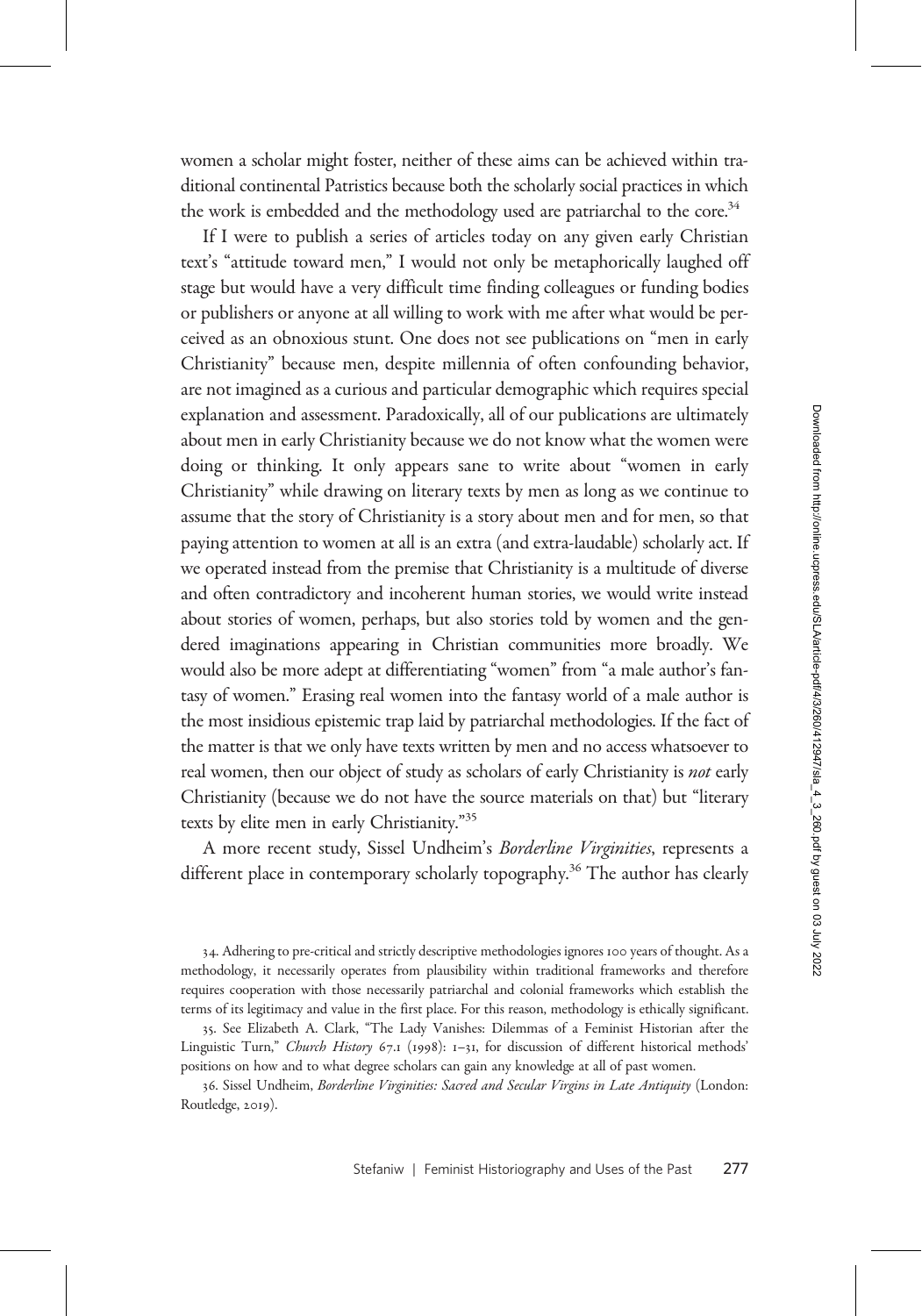read and understood a significant chunk of critical theory and has integrated notions of construction and deconstruction into her analysis. This allows her to make a more sophisticated analysis of rhetoric around gender and religion and account for the non-homogeneity of Christian communities and thought. Undheim orients her work to uncovering how a category like "virginity" is constructed in the late Roman empire, refusing to portion off Christianity from late ancient religion as a whole, thereby avoiding the apparently indestructible fallacy of Christian exceptionalism. She makes the methodologically very craftsmanlike move of examining exactly those examples of virginity which prove problematic within the system: male virgins, widows, and women whose legitimacy as virgins is in question. This proves a good strategy for causing the underlying logic of the construct to reveal itself.

Undheim orients her texts within a larger fourth-century discourse concerned with defining how and why Christian virgins are better and more legitimate than pagan ones. She has explicitly designed her study to question the established narrative of the Christian idealization of virginity as a watershed in the ancient world. In line with recent arguments against Christian exceptionalism, Undheim rejects any stark separation of Christian virgins from Vestal virgins and other non-Christian forms of virginity  $(z)$ , taking issue with both ancient Christian writers' and contemporary scholars' tendency to pretend the Vestals had disappeared entirely and been replaced by Christian virgins (32). Undheim establishes that there is significant continuity between pagan and Christian practices and ideals of virginity, although Christian writers make a lot of noise about how different and superior Christian virgins are.<sup>37</sup> The differences Undheim identifies do not confirm the rhetoric of Christians as inventors or athletes of virginity, but rather as practitioners of a discourse of virginity which involves more abstraction and ambiguity, as well as a tendency to proliferate and generalize, suggesting that really everybody should be a virgin but only a few can manage it  $(185)$ . In my own view, dousing every single thing in abstraction, paradox, and ambiguity while proliferating and universalizing is just what Christianity in Late Antiquity does, whether Christian writers are referring to virginity, the body in general, sin, salvation, or God.

Due to her methodological approach, Undheim can read against the grain of the sources and access components of Christian discourse on virginity which go beyond valorizing Christian "attitudes toward women" or reinscribing the

<sup>37.</sup> This is also the position of Jennifer Glancy, Corporeal Knowledge: Early Christian Bodies (Oxford: Oxford University Press, 2008).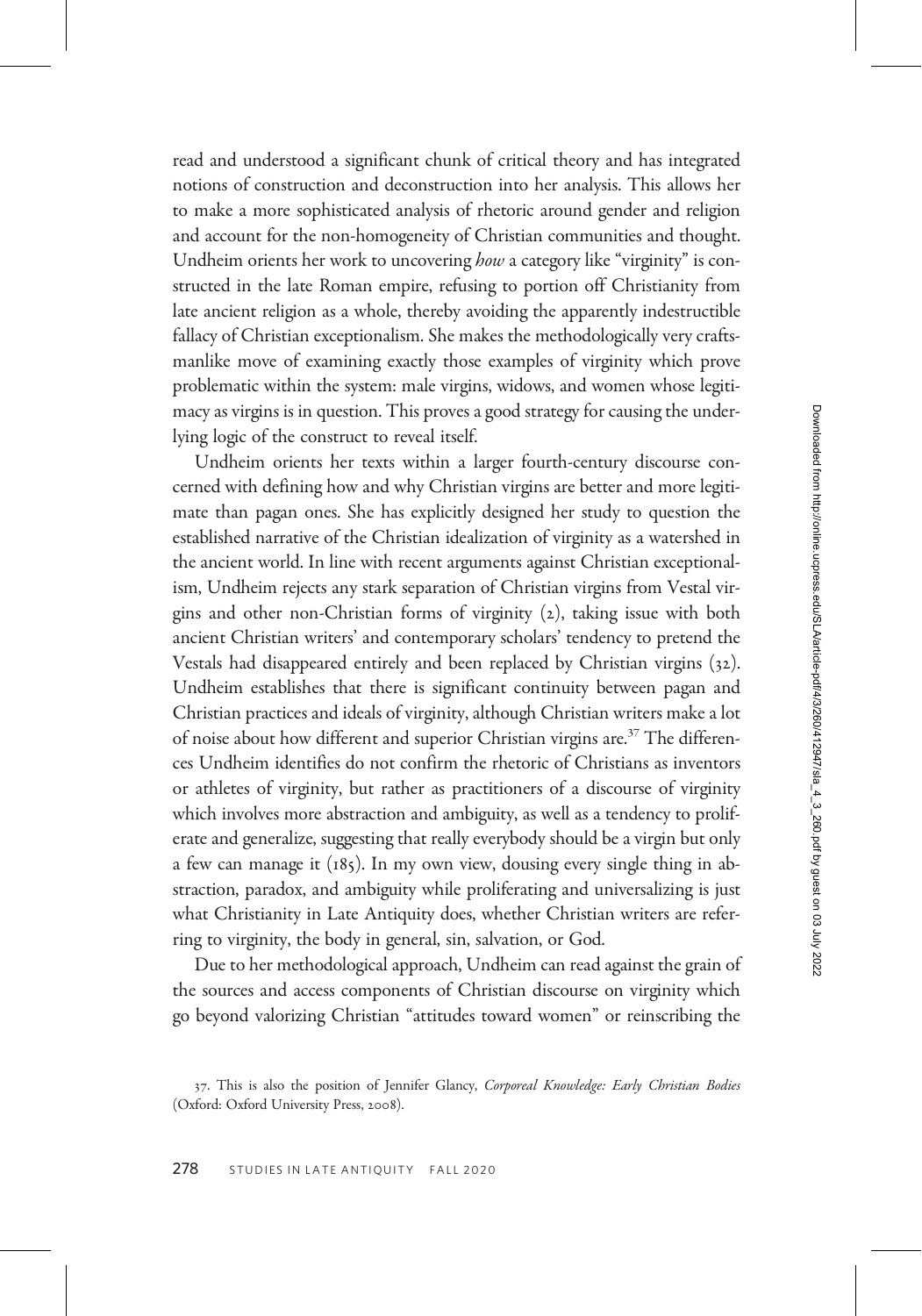notion that women were at an advantage if they were Christian and therefore were specially attracted to Christianity. Instead, her examination can focus on the imagined structures of virginity. Significantly, while there is much fuss in the sources about virginity as a departure from female embodiment (for example by treating *virgo* as a different gender than *mulier*, [4]), the rhetoric consistently casts virgins in terms contiguous with other female sexual practices of survival: marriage, wet-nursing, prostitution, child-bearing, or entertainment  $(46)$ . A construction of virginity as just another form of marriage  $(i2)$  must call into question whether it had any substantial liberating effect for women: even a virgin is still functionally the property of men, whether Christ, the bishop, her father, or the community whose welfare her renunciation was supposed to guarantee  $(55)$ . Traditionally, elective virginity only applied to free-born citizen women, because slave women and poor women were exposed to sexual violence. So the idea of choice is not so much a Christian innovation but a socially defined option which had been available to elite women the whole time  $(40-41)$ . In fact, it is hard to suggest that Christianity provided more freedom to women when even those women who had at one time chosen to live as virgins or considered doing so were subject to punishments if they changed their minds  $(146)$ . When girls who were raped are required to do penance on the grounds that they should have "protested at length," while the perpetrator is not excluded from the community but only required to do the same penance, it is not possible to argue in good faith that Christianity was a benefit to women  $(161 - 166)$ .

The notion of virginity as a choice is part of Christian efforts to assert the superiority of their virgins over the Vestals. Prudentius for example portrays the Vestals as slackers forced into it and just biding their time until they could get married, whereas Christian women choose virginity freely and permanently (). Virginity as personal dedication or a free choice or as a benefit to women is hard to argue in the face of bishops like Ambrose hoarding virgins as a sort of deposit of holiness for their own reputations: Ambrose had virgins shipped in from Mauretania, and it was fashionable for aristocratic Christian women to have "an entourage of servile virgins"  $(44-45)^{38}$  There is further continuity with pagan forms of virginity in surrounding the practice with sacrificial imagery and rhetoric, suggesting that individual girls be sacrificed to a life of virginity

<sup>.</sup> It is worth noting here that women, especially elite or privileged women, can also participate in or mimic patriarchal practices. Not everything men do is patriarchal, and not everything women do is feminist.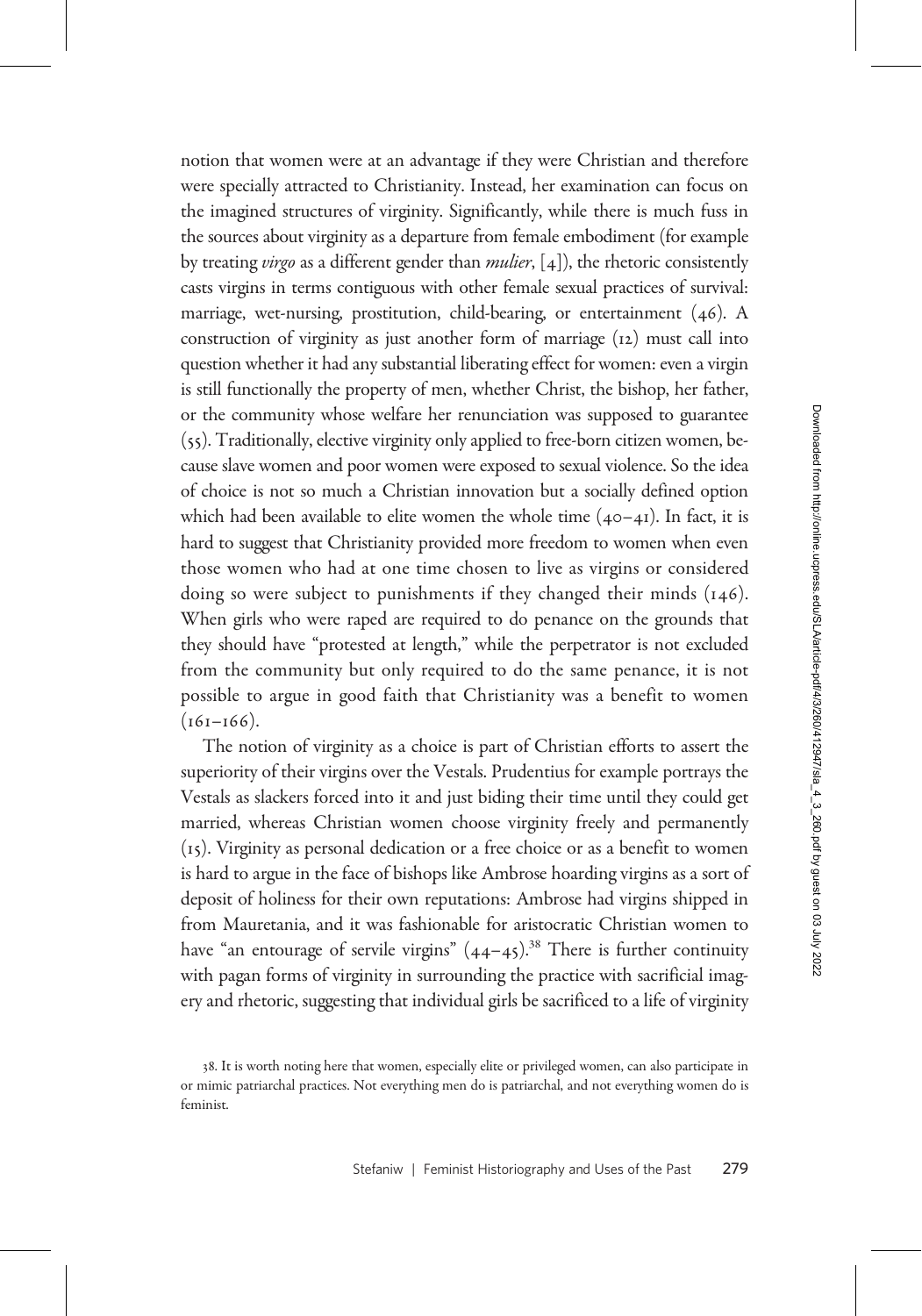in order to confer greater status on their families  $(58-59)$ . Even sexual renunciation and withdrawal from male society did not excuse Christian virgins from the machinations of patriarchy: Christian discourse over-sexualizes them and both Cassian and Augustine portray virgins as especially tempting  $(106 - 107)$ . While it is not Undheim's primary stated purpose to argue against Christian exceptionalism or for virginity as an example of Christianity benefitting women, it is evident how a critically informed methodology reveals discursive structures which cannot possibly excuse Christianity from patriarchy. Instead, even forms of life ostensibly defined by separation from men are shown to be dominated by men and by patriarchal efforts to control, instrumentalize, and dehumanize women for the benefit of men.

This approach to early Christian texts has much more distance from patriarchal uses of the past, but there are still challenges at hand. Critical theory does a lot of feminist work but it is not a feminist miracle pill. The idea that categories are constructed, contested, and political and do not represent reality registered in our field at least 30 years ago. The idea that any given category is ambivalent and self-contradictory is also well-established. A great deal of scholarship on gender in early Christianity in the last 30 years has consisted of touring various sites of the early Christian archive and confirming this to be the case. That is par for the course when new theories and concepts are applied. The question of "how is it constructed" is being answered with shimmering particularity, rendering a great deal more insight into the early Christian imaginary than was previously available. But the question of how virginity, marriage, sexuality, motherhood, authority, etc. are constructed is not the last question to ask. It is time for studies of gender in early Christianity to move on towards integrating and expanding upon the various answers to this "how" question and do the work of re-modelling entailed by those results. While a critically informed project of discourse analysis like this is much preferable to pre-critical methods of description which necessarily repeat confessional agendas of both ancient and modern authors, it should not be allowed to remain just a much better mode of description. We find out various often surprising and significant things about, in this case, discourses of virginity, but sticking to this method alone does not automatically point us to larger more synthetic questions like why holiness and status are mediated through women's bodies in the first place. Discourse analysis will get you into position to ask these questions, but it cannot change anything unless the findings are synthesized. It's not enough to use discourse analysis merely to question, temper, or "trouble" dominant narratives. Feminist historiography means disengaging from such narratives and shifting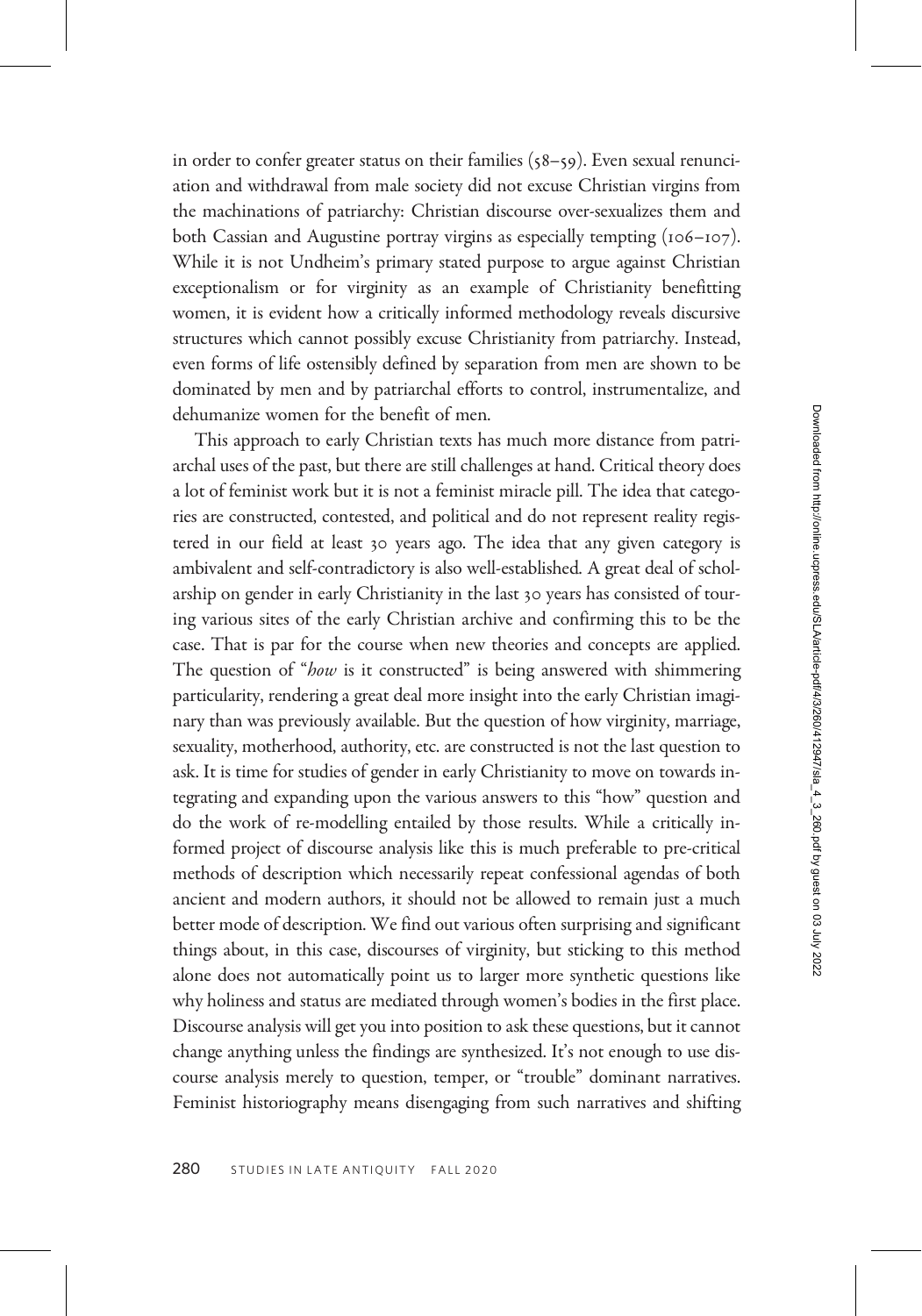one's focus to developing counter-narratives. Working within the premise that women's bodies and behavior are problematic and require assessment and control and definition through high-stakes religious discourse is still acting on the stage set by a patriarchal heritage. The stories we need to tell now have to refuse to treat any fixation on women's bodies and behavior as normal, refuse to focus on centuries of nonsensical fuss.

The same principle applies in research as in our institutions: mere addition of information about discursive structures governing gender and sexuality in early Christianity is analogous to merely hiring more women in otherwise unchanged departments. What is at stake is not just the qualification, correction, or adjustment of the traditional narrative of early Christianity, not even the abandonment of that narrative (an act which has already been completed by a large segment of the field), but a truly feminist historiography of early Christianity which centers the discourse of gender and sexuality not because it is fashionable to do so but because early Christian writers were remarkably preoccupied with using women's bodies, whether physically or discursively, to generate religious capital.

## WHAT NOW?

I am watching a 1960 interview with James Baldwin from Canadian television.<sup>39</sup> The journalist, a portly, self-satisfied white man, is smoking on screen and addressing Baldwin by his first name. He seems baffled at the idea that there is also something wrong racially in the north. Baldwin is emphatic, clear, bare, focused, but he knows he is not getting anywhere. The interviewer always has his cigarette in his mouth when the camera changes to him. He does not let Baldwin in but carries on to ask whether the lunch counter actions and sit-ins do not constitute progress. He wants points for supporting the protesters. He wants points without even picking up a racket or lacing his sneakers to play the game. Baldwin looks so tired. The interviewer claims optimistically that the old stereotypes are fading away. Baldwin says, "That is incontestable. But what has come in its place is not truer."

It is not enough to temper patriarchal narratives and adjust patriarchal institutions. What comes in its place has to be truer.

We are not doing well at non-patriarchal anti-racist and de-colonized historiography because we are not very good at thinking. It takes whole intellectual

<sup>.</sup><https://www.cbc.ca/archives/entry/author-james-baldwin-on-being-black-in-america> (accessed 10 June 2020).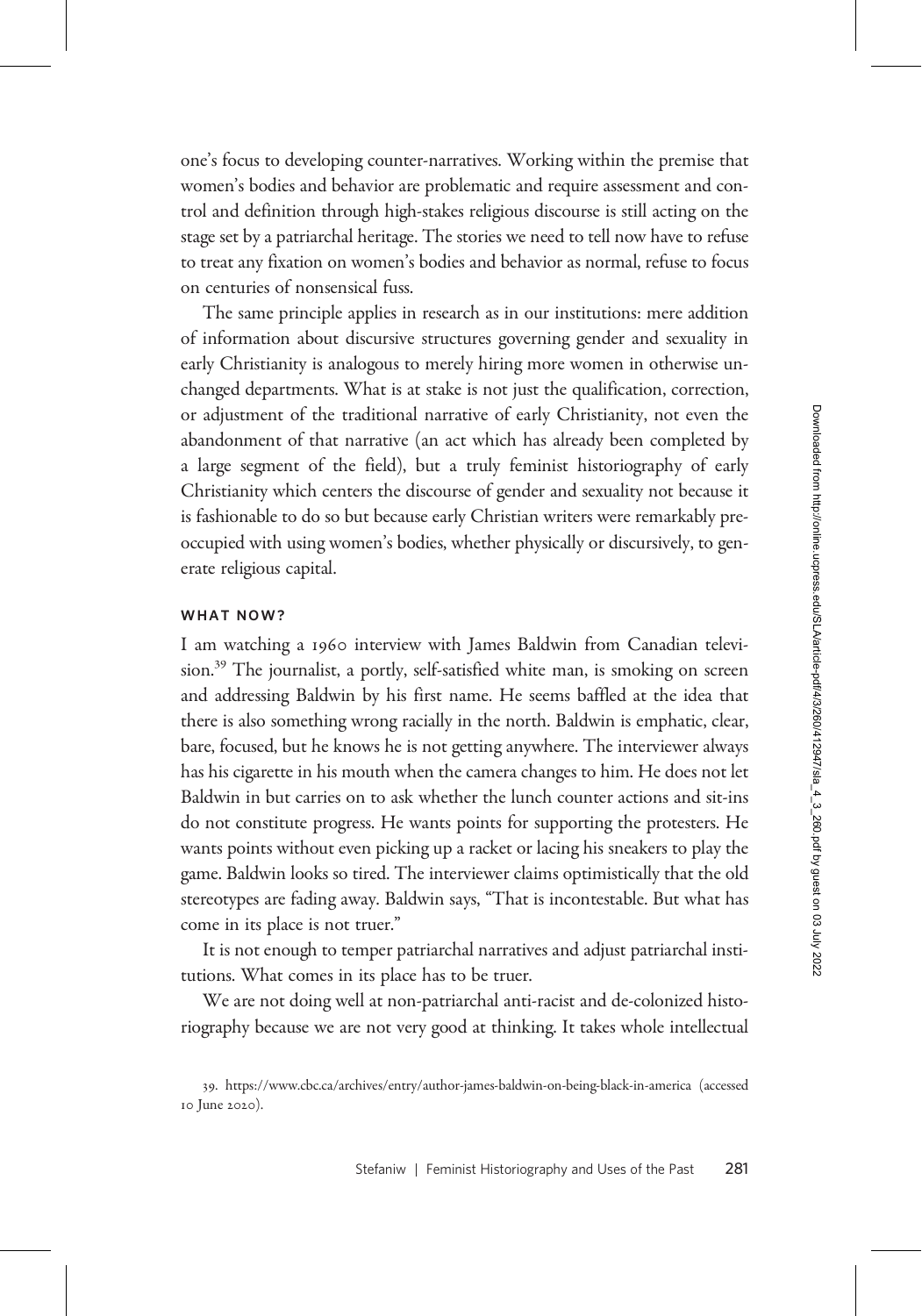revolutions for us to figure out that groups are not entities and that categories are not homogenous or strictly separate from each other in reality. It takes decades and decades of philosophy for us to be able to differentiate literary texts from windows onto the past. It is hard for us to see the difference between what we ourselves made and what exists independently of us. We are not the kind of organism that does well at these cognitive tasks. This is a species-specific liability which we should be aware of, just as land mammals know to be wary around deep water. Taking this into account should define the modesty of our efforts to represent the past. It should encourage us to recalibrate how readily we repeat existing accounts of how things were. Our academic ancestors thought they were good at handling categories and texts. We now know we are not. We should think and write accordingly.

Feminist historiography poses questions which patriarchal historiographies cannot answer. Feminist historiography requires grappling with foundations of the discipline, with problems of archives, representation, and textual practices of translation, editing, and other acts of preservation and valorization, including academic study. That grappling must take place with a force proportionate to the absurd profundity of patriarchy. It must be executed on a scale appropriate to a world in which half of the population is routinely ignored and de-valued and excluded as bit-parts in a story where only men can be main characters. It is not radical, it is simply *accurate*, to take very decisive steps toward fully feminist historiography given that patriarchal historiography ignores not just half the population, but is necessarily also colonial and racist and homophobic and ableist and classist historiography, treating the vast majority of the earth's population, past and present, as the scenery through which great men stride.

The act of telling, archiving, collecting, and persistently repeating counterstories must be the central act of feminist historiography. If the received story is manifestly false, then it is impossible to see what academic merit or intellectual value there could possibly be in continuing to repeat that story. In other words, all historiography must be feminist and anti-racist historiography to have a hope in hell of being accurately human historiography. Counter-storytelling, the final core tenet of CRT, is a key ethical requirement and a key methodology which can change how we use the past and build the sort of world it is worth using the past for.<sup>40</sup> Significant work has been done in this direction, but we are

<sup>40.</sup> In cultural history, Saidiya Hartman (for example "Venus in Two Acts," Small Axe 12.2 [2008]:  $I-I$ 4) is currently a leader in this field, along with Emily Townes, *Womanist Ethics and the Cultural* Production of Evil (London and New York: Palgrave Macmillan, 2016) in theology specifically.